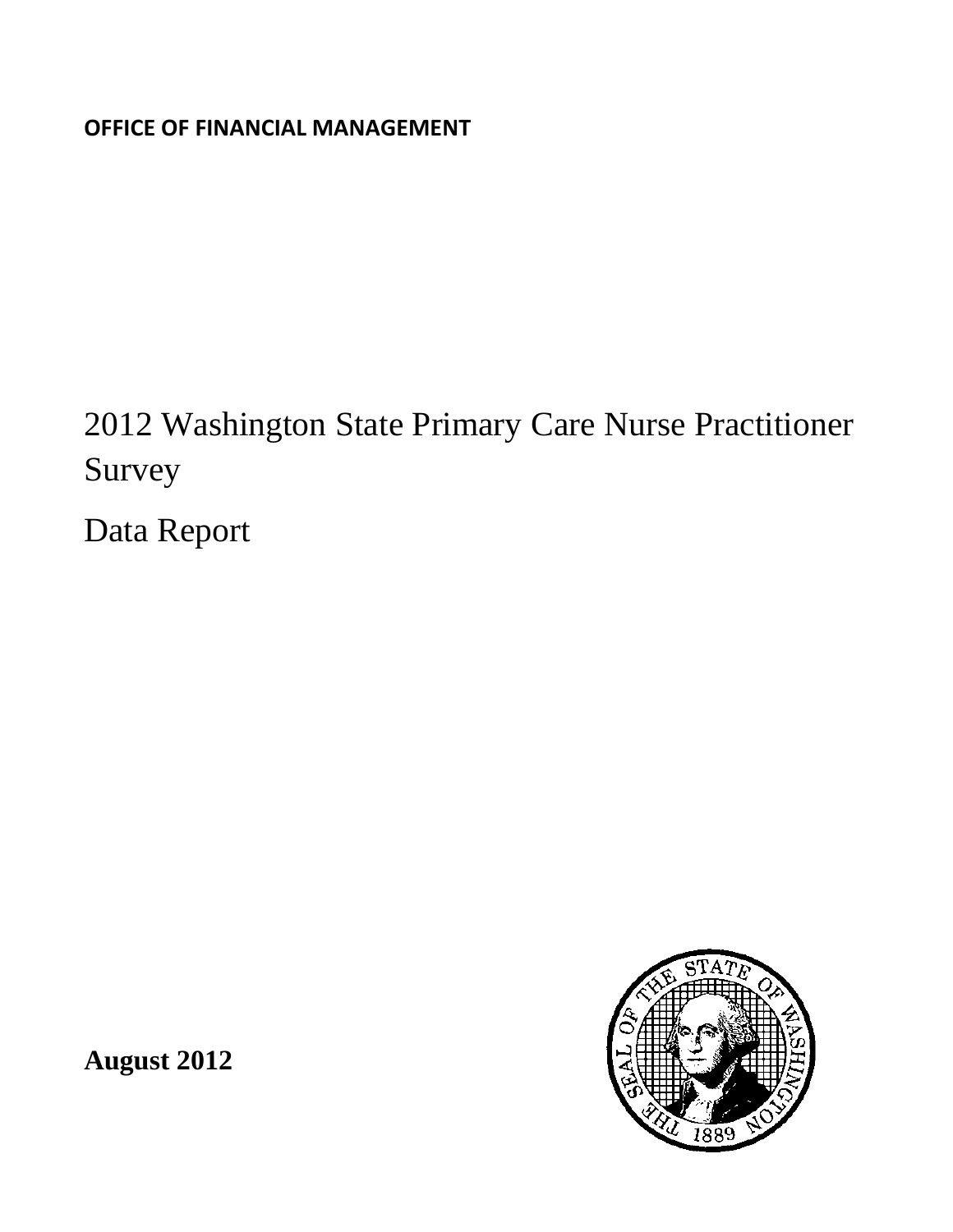# **Table of Contents**

# **Section I – Practice Status and Specialty**

# **Section II – Practice Site in Washington**

| Q04: At how many sites in Washington do you provide direct patient care?  6 |  |
|-----------------------------------------------------------------------------|--|
|                                                                             |  |
|                                                                             |  |
|                                                                             |  |
|                                                                             |  |
|                                                                             |  |
|                                                                             |  |
| Q08 (3): # of providers at main practice - General Internal Medicine        |  |
|                                                                             |  |
|                                                                             |  |
|                                                                             |  |
|                                                                             |  |
|                                                                             |  |
|                                                                             |  |
|                                                                             |  |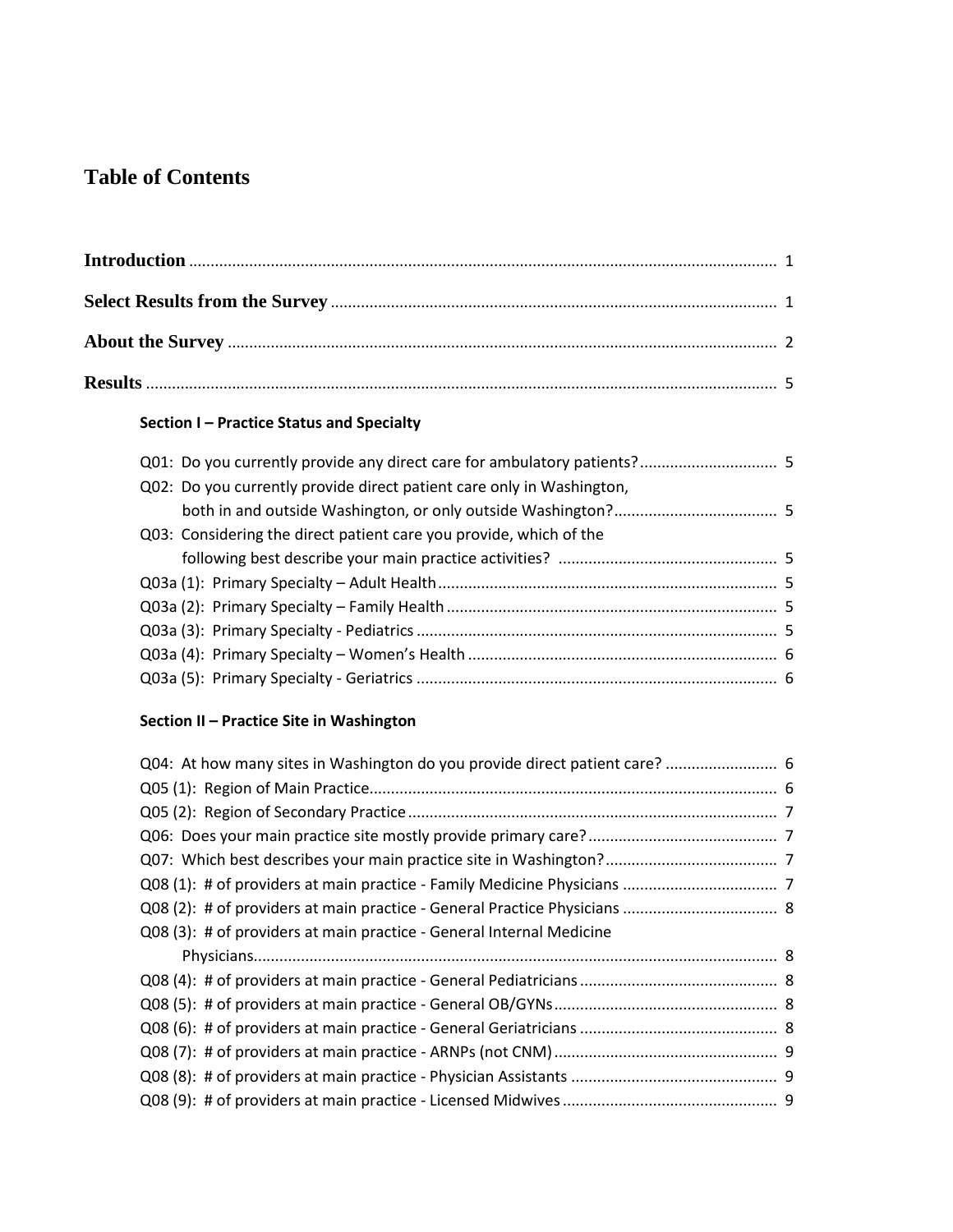| Q08 (10): # of providers at main practice - Certified Nurse Midwives (CNM- |  |
|----------------------------------------------------------------------------|--|
|                                                                            |  |
|                                                                            |  |
| Q10: Is the hospital where you refer the largest number of your patients   |  |
|                                                                            |  |
|                                                                            |  |

#### **Section III – Practice Activities**

| Q12 (2): Work hours per typical week in WA - Administration of clinical    |  |
|----------------------------------------------------------------------------|--|
|                                                                            |  |
|                                                                            |  |
| Q12 (4): Work hours per typical week in WA - Computed total hours 11       |  |
| Q13: Thinking about the time you spent on direct patient care during your  |  |
| last typical work week in Washington, how much of that time was            |  |
|                                                                            |  |
| Q14 (1): Work hours per typical week outside WA - Direct patient care11    |  |
| Q14 (2): Work hours per typical week outside WA - Administration of        |  |
|                                                                            |  |
| Q14 (3): Work hours per typical week outside WA - Other NP activities12    |  |
| Q14 (4): Work hours per typical week outside WA - - Computed total hours12 |  |
| Q15: Approximately how many weeks did you work as an NP in 2011? 12        |  |
|                                                                            |  |
|                                                                            |  |
|                                                                            |  |

## **Section IV – Patient Service**

| Q18: At all sites in WA in 2011, how many patients did you provide care          |  |
|----------------------------------------------------------------------------------|--|
|                                                                                  |  |
|                                                                                  |  |
|                                                                                  |  |
| Q21: How many new patients do you yourself plan to accept at main site?13        |  |
| Q22: Of the new patients you plan to accept, how many are Medicaid               |  |
|                                                                                  |  |
| Q23: Are you accepting new patients at other sites in Washington?14              |  |
| Q24: Are you accepting Medicaid patients at other sites in Washington?14         |  |
| Q25 (1): # of visits seen last typical week - in office and outpatient clinics14 |  |
|                                                                                  |  |
| $Q25$ (3): # of visits seen last typical week - in nursing homes or patient      |  |
|                                                                                  |  |
|                                                                                  |  |

,我们也不会有一个人的事情。""我们的人,我们也不会有一个人的人,我们也不会有一个人的人,我们也不会有一个人的人,我们也不会有一个人的人,我们也不会有一个人的人<br>第一百一十一章 一个人的人,我们也不会有一个人的人,我们也不会有一个人的人,我们也不会有一个人的人,我们也不会有一个人的人,我们也不会有一个人的人,我们也不会有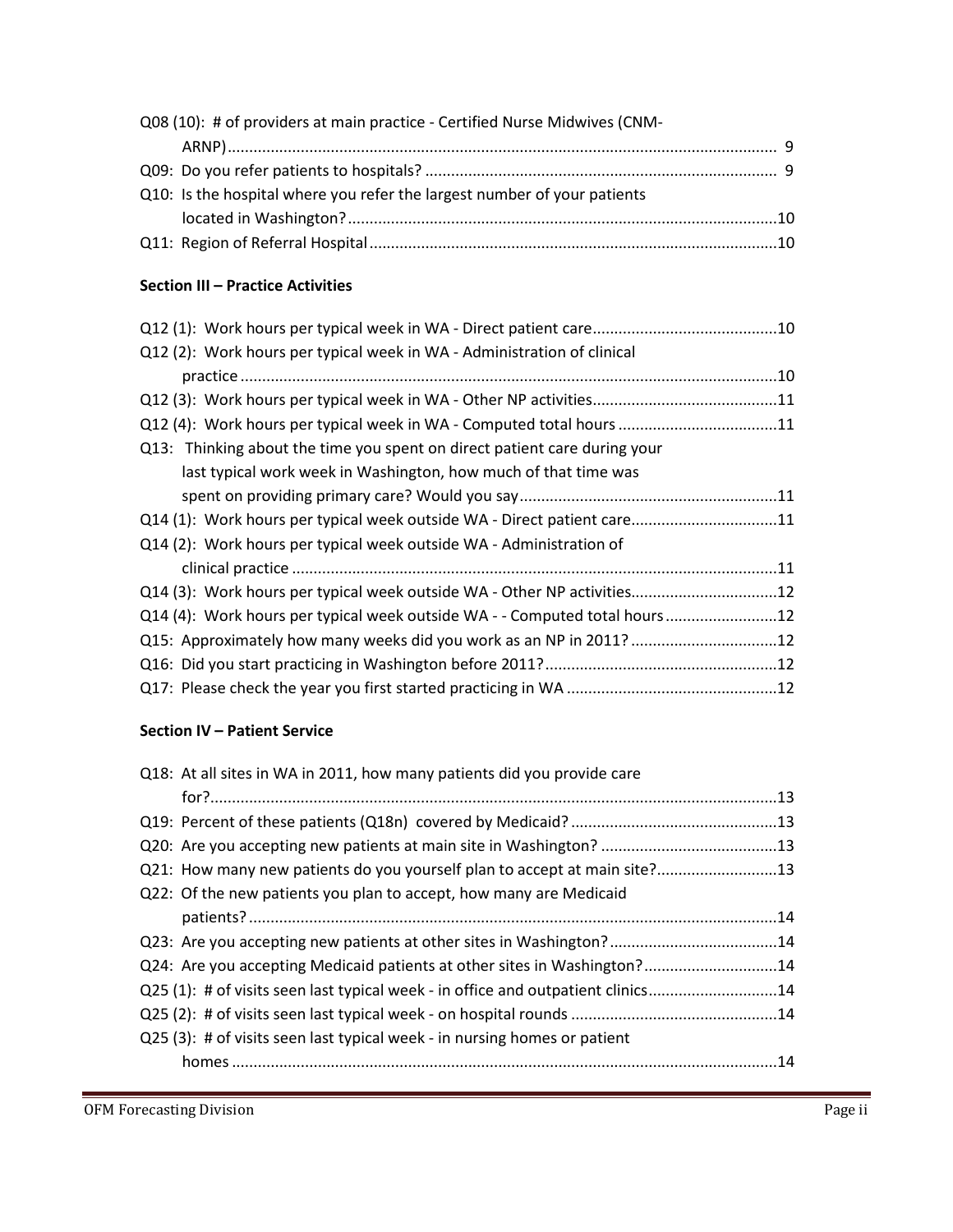| Q25 (4): # of visits seen last typical week - in telephone consultation 15 |  |
|----------------------------------------------------------------------------|--|
| Q25 (5): # of visits seen last typical week - via email/other electronic   |  |
|                                                                            |  |
| Q26: Do you normally see patients in early morning, evening, or weekend    |  |
|                                                                            |  |
| Q27: Do you have a need for interpreter services for your patients at your |  |
|                                                                            |  |
| Q28: Do you have adequate access to interpreter services at your WA        |  |
|                                                                            |  |
|                                                                            |  |
|                                                                            |  |
|                                                                            |  |
|                                                                            |  |
|                                                                            |  |
|                                                                            |  |
|                                                                            |  |
|                                                                            |  |
|                                                                            |  |
|                                                                            |  |
|                                                                            |  |
|                                                                            |  |
|                                                                            |  |
|                                                                            |  |
|                                                                            |  |
|                                                                            |  |

# **Section V – Practice History**

| Q30: How many years have you practiced as a licensed NP in the U.S.?19 |  |
|------------------------------------------------------------------------|--|
|                                                                        |  |
|                                                                        |  |

## **Section VI - Background**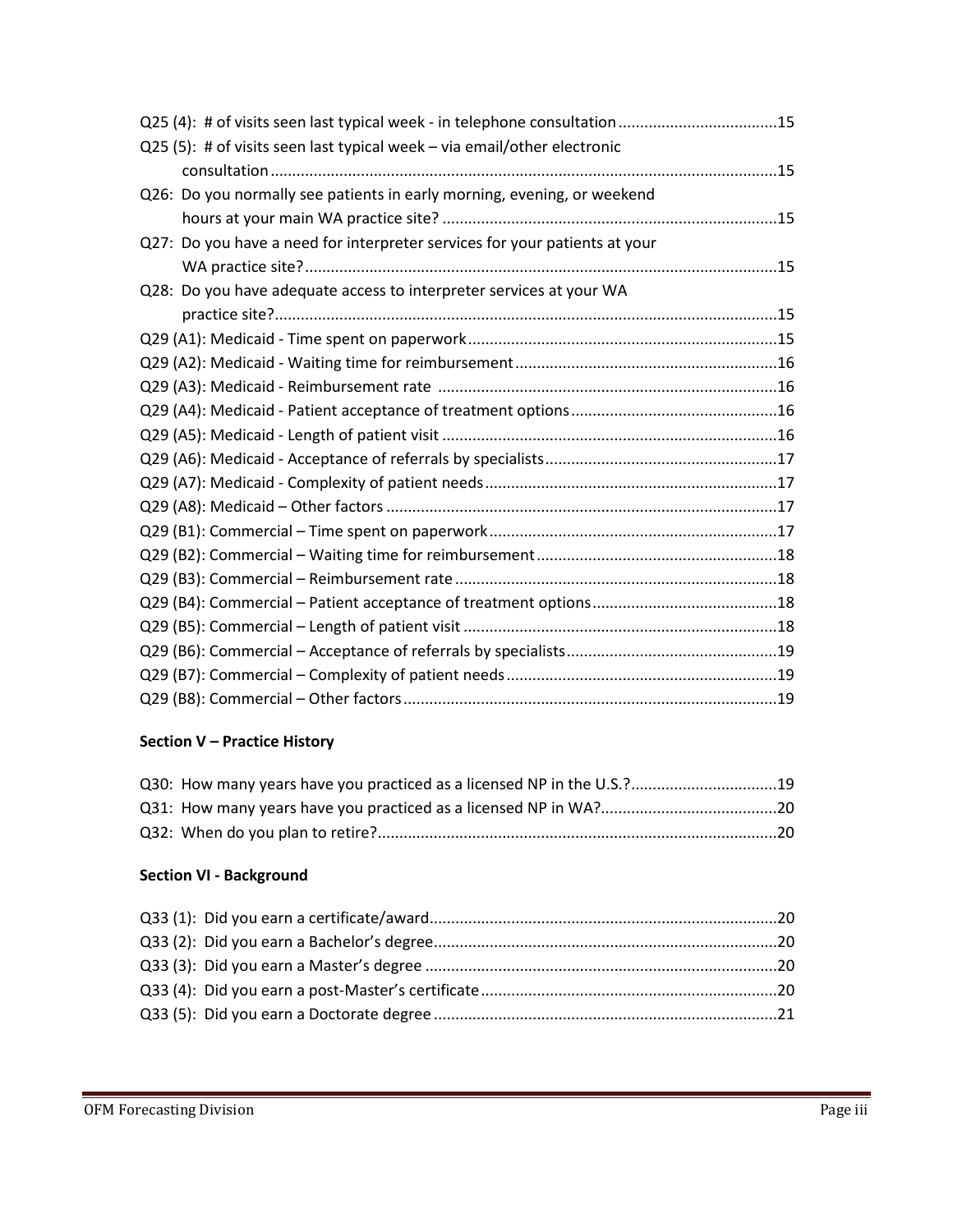| Q34: In which U.S. state or other country (if outside the U.S.) did you     |  |
|-----------------------------------------------------------------------------|--|
|                                                                             |  |
|                                                                             |  |
|                                                                             |  |
| Q35 (3): Were you ever in clinical training in - an inner-city community 21 |  |
| Q35 (4): Were you ever in clinical training in - a predominantly minority   |  |
|                                                                             |  |
| Q35 (5): Were you ever in clinical training in - Were in none of those      |  |
|                                                                             |  |
|                                                                             |  |
|                                                                             |  |
|                                                                             |  |
|                                                                             |  |
| Q39 (2): What race do you consider yourself to be - Black or African        |  |
|                                                                             |  |
| Q39 (3): What race do you consider yourself to be - Asian or Pacific        |  |
|                                                                             |  |
| Q39 (4): What race do you consider yourself to be - American Indian or      |  |
|                                                                             |  |
|                                                                             |  |
| Q40: Languages you feel comfortable communicating in for most clinical      |  |
|                                                                             |  |
| Q41: Are you a participating provider of any provider networks (including   |  |
|                                                                             |  |
|                                                                             |  |

# **Appendixes**

| A. Questionnaire for 2012 Washington State Primary Care Nurse Practitioner |  |
|----------------------------------------------------------------------------|--|
|                                                                            |  |
|                                                                            |  |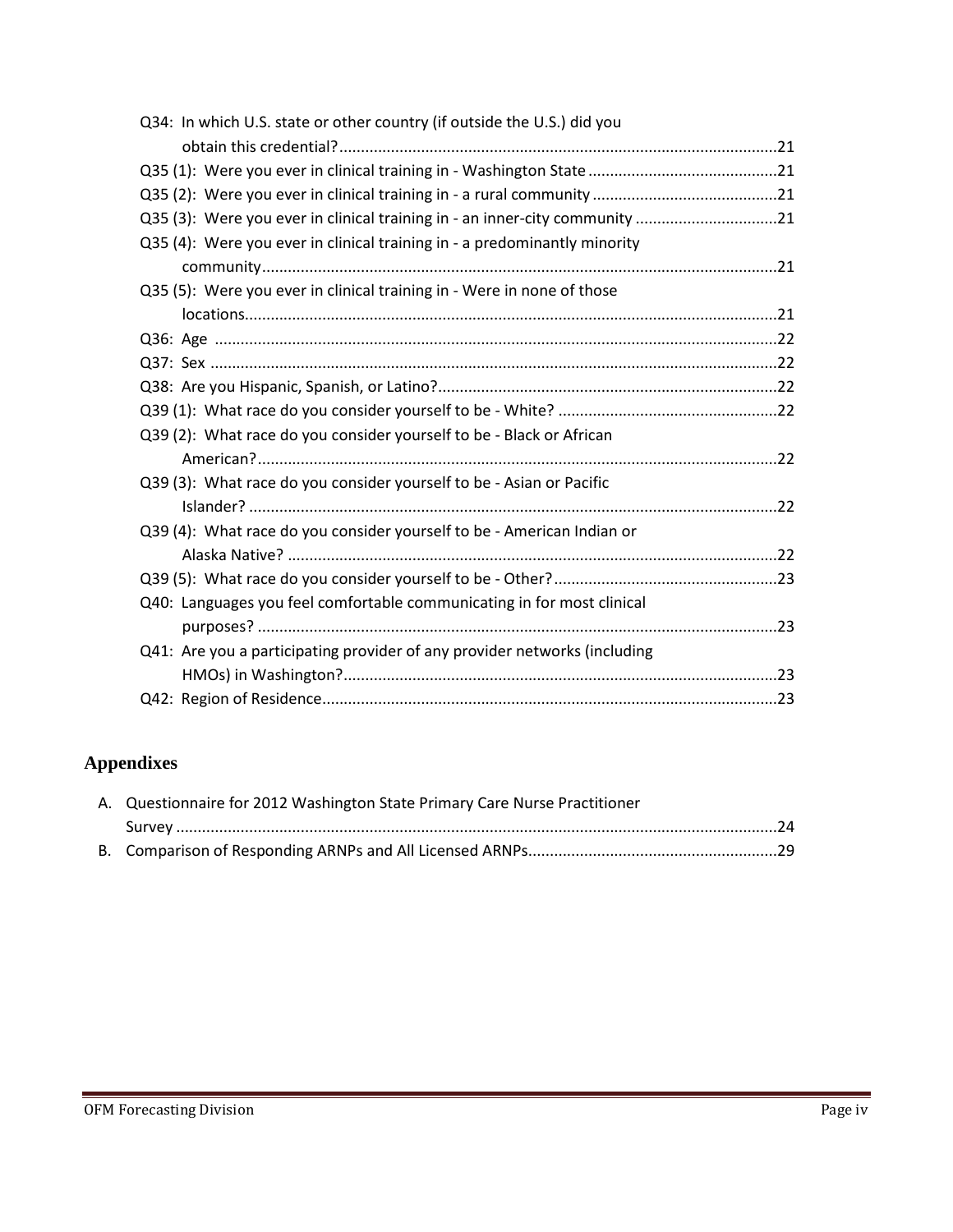# **2012 Washington State Primary Care Nurse Practitioner Survey**

# **Data Report**

### **Introduction**

In the spring of 2012, the Office of Financial Management (OFM) conducted a survey of primary care Advanced Registered Nurse Practitioners (nurse practitioners or NPs hereafter) practicing in Washington. The purpose of the survey was to gain knowledge of the characteristics and capacity of Washington State's primary care workforce, particularly in light of the expected increase in demand for primary care services when a large of number of currently uninsured persons gain health coverage in 2014 under the federal health reform law – the Affordable Care Act (ACA). The survey was funded by a grant through the U.S. Department of Health and Human Services (DHHS), State Health Access Program (SHAP). This report presents the distribution of the survey responses.

Also during the spring of 20[1](#page-5-0)2, OFM conducted a survey of primary care physician assistants.<sup>1</sup> Earlier, OFM released the Data Report of the survey of primary care physicians that was conducted in the summer of [2](#page-5-1)011.<sup>2</sup> Both the physician and physician assistant surveys were funded by the federal agency grant that supported the survey of primary care nurse practitioners.

### **Select Results from the Survey**

**(**See Results section for detailed responses to each question in the survey.)

- At the time of the survey, Washington had an estimated total of 1,717 nurse practitioners practicing in primary care.
- Approximately one in four (26 percent) of the primary care NPs practiced at two or more sites.
- Nearly half (47 percent) of the primary care NPs' main practice site is a private office/clinic.
- Four in five (83 percent) reported spending all or most of direct patient care hours in primary care.
- Six in ten (63 percent) had a panel of 500 or more patients.
- Almost nine in ten (88 percent) had a patient panel that included Medicaid patients.
- Also nearly nine in ten (85 percent) of the primary care NPs reported they are accepting new patients at the main practice site while 69 percent are accepting new Medicaid patients.
- More than half (52 percent) reported seeing patients in early morning, evening and weekend hours at the main work site.
- One in ten (11 percent) worked at a site that has inadequate access to needed interpreter services.

 $\overline{\phantom{a}}$ 

<span id="page-5-1"></span><span id="page-5-0"></span> $1$  See the Data Report of the Primary Care Physician Assistant Survey at [http://www.ofm.wa.gov/healthcare/deliverysystem/2012\\_PA\\_survey\\_frequency\\_report.pdf](http://www.ofm.wa.gov/healthcare/deliverysystem/2012_PA_survey_frequency_report.pdf) <sup>2</sup> [http://www.ofm.wa.gov/healthcare/deliverysystem/2011\\_PCP\\_survey\\_frequency\\_report.pdf](http://www.ofm.wa.gov/healthcare/deliverysystem/2011_PCP_survey_frequency_report.pdf)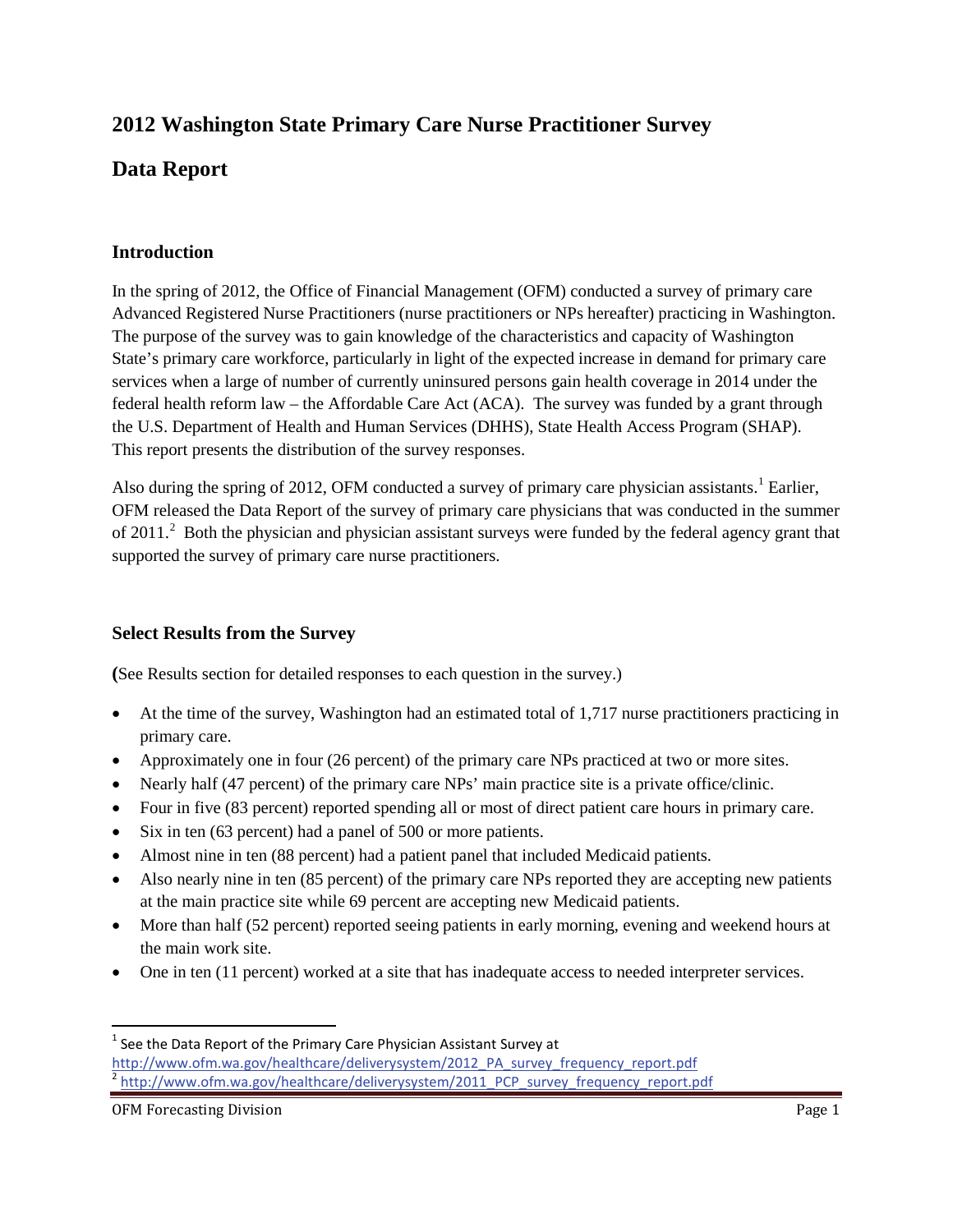- One-quarter (25 percent) of the primary care NPs have practiced twenty or more years while about 19 percent have practiced twenty or more years in Washington.
- Roughly one-quarter (23 percent) reported planning on retiring within five years or working out of retirement.
- More than three-quarters (77 percent) obtained a master's degree in NP education.
- Six-tenths (63 percent) received NP education and nearly seven-tenths (69 percent) had posteducation clinical training in Washington.



### **About the Survey**

The 2012 Washington State Primary Care Nurse Practitioners Survey<sup>[3](#page-6-0)</sup> was designed to be a census of all licensed nurse practitioners providing primary care. The survey was sent to all ARNPs licensed with the Washington State Department of Health (DOH) who had a contact address in Washington (N=4,500). Non-primary care nurse practitioners as well as non-practicing nurse practitioners were screened out leaving only the nurse practitioners who practice in primary care in Washington.

The survey questionnaire was developed by the health care research group within OFM's Forecasting and Research Division in consultation with Susan Skillman, Deputy Director of the Center for Health

l

<span id="page-6-0"></span><sup>3</sup> The full title of the survey is *Washington State Survey of Advanced Registered Nurse Practitioners*.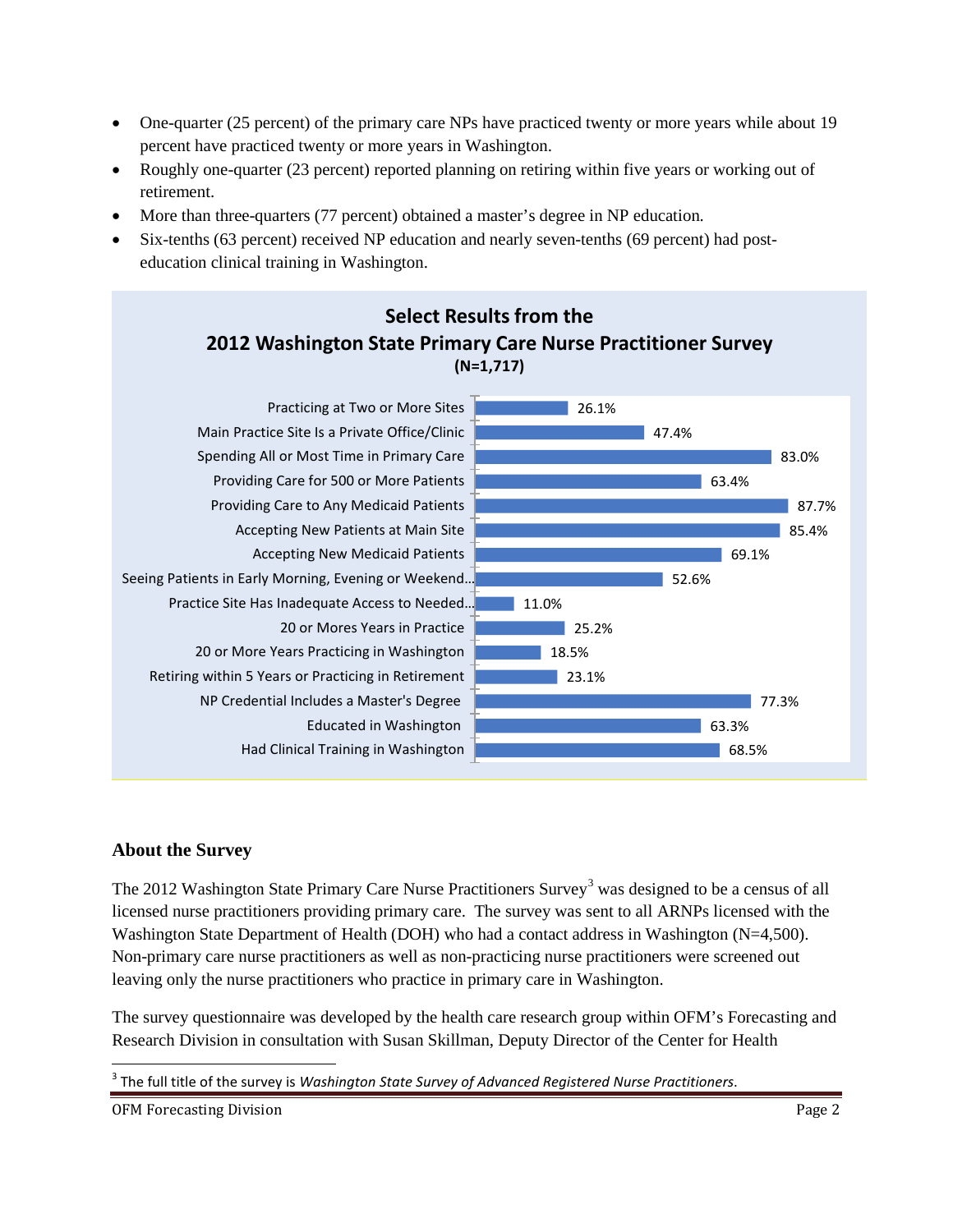Workforce Studies at the University of Washington. Several other experts were also consulted for the questionnaire development.

The primary mode for the survey was mail. The questionnaire was mailed to all licensed ARNPs on DOH's file. In addition to mailing, the questionnaire was made available to be filled out online.

At the end of the data collection, 2,292 ARNPs returned the survey, out of the 4,500 on the original list. This yields a response rate of 50.9 percent. A comparison between the 2,292 ARNPs who returned the survey and the original sample of 4,500 ARNPs shows that the responding ARNPs are fairly similar to the total licensed ARNPs in sex and region (based on mailing addresses), but the responding ARNPs tend to be older than ARNPs in the original sample (see Appendix B). As a result, appropriate weights were assigned to the 2,292 responding ARNPs so that they would represent the entire 4,500 ARNPs in the original sample.

The survey data was initially processed by the data collection contractor. OFM conducted additional processing that included consistency checks, error corrections, coding of text (open-ended) responses, imputation of missing values in key variables, and creating derived or composite variables.

A final analysis file was created that contains the 874 respondents who meet the study definition of currently practicing primary care nurse practitioners. These respondent nurse practitioners, when weighted, represent a total of 1,717 such primary care nurse practitioners. The survey results presented below are based on these 1,717 nurse practitioners.

As with any surveys, this survey has its limitations. The following limitations should be considered when interpreting results from this survey.

- The definition of a practicing primary care NP used in this survey is not necessarily a precise one due to the lack of a definition that is commonly accepted. In this survey, the respondent was asked a question on whether her/his main practice activities are considered "primary/generalist care (e.g., primary care ambulatory clinic)" as opposed to "specialized care (e.g. cardiac intensive care or psychiatric care)."
- Although this survey has achieved a response rate of 50 percent, a rate that is higher than those in many other similar surveys, there were still 50 percent of the targeted nurse practitioners that did not respond to the survey. Despite the use of weights to minimize the differences between the characteristics of the responding nurse practitioners and non-responding nurse practitioners, there still remains an uncertainty about whether the responding nurse practitioners might differ from the non-responding nurse practitioners regarding practicing status. That is, are the responding nurse practitioners more likely to be actively practicing compared with the non-responding nurse practitioners? If so, the survey may have overestimated the size of practicing nurse practitioners. On the other hand, the survey may have under-estimated the size of practicing nurse practitioners if the non-responding nurse practitioners are more likely to be actively practicing. In a related project, OFM conducted post-survey research to investigate this issue associated with the primary care physician survey. Using on-line search and phone calls on a random sample of 100 nonresponding physicians, the research found that the proportion of the physicians who are practicing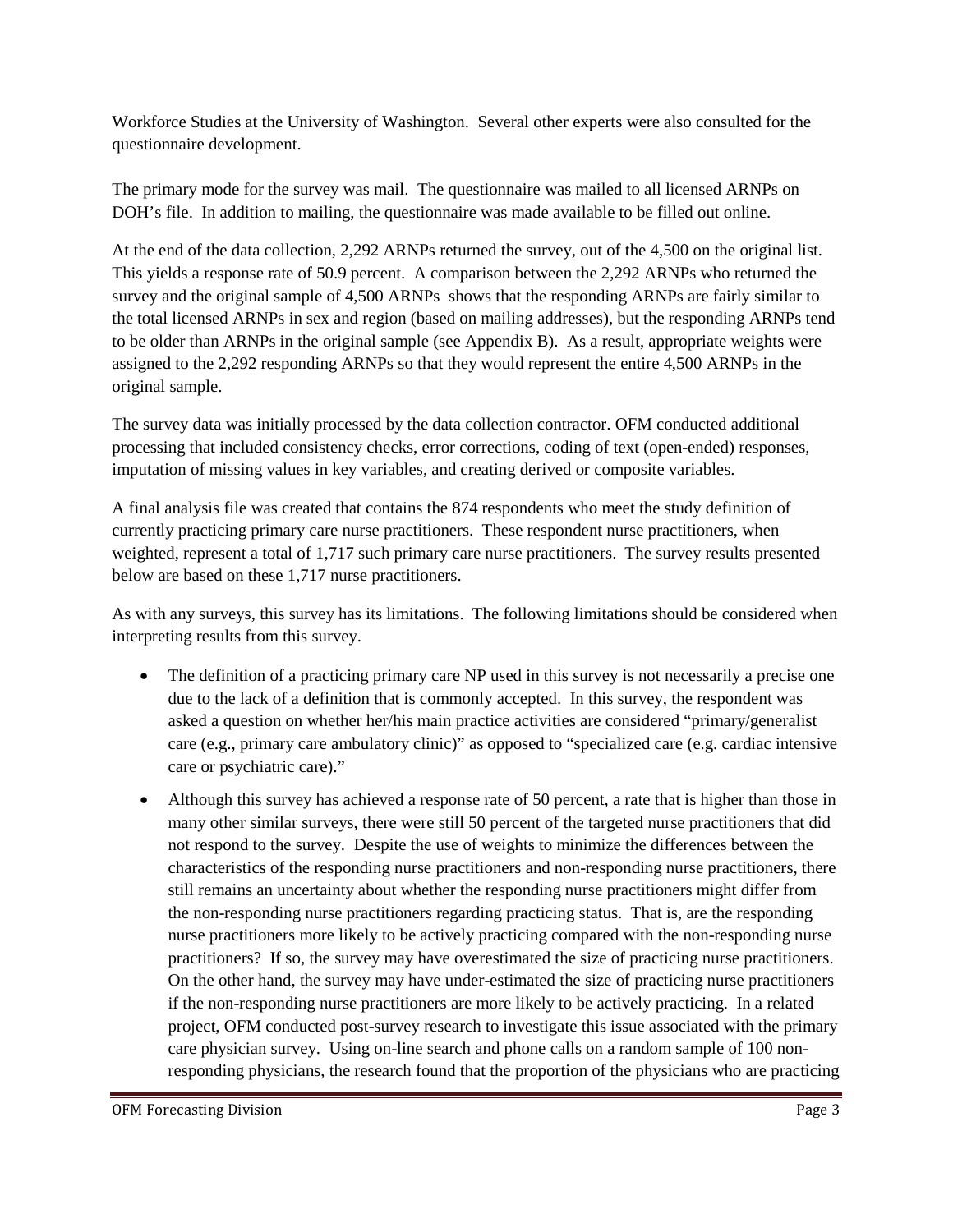is quite similar for the responding physicians (77 percent, unweighted) and 100 randomlysampled non-responding physicians (76 percent). It is assumed here that this finding applies to the nurse practitioner survey.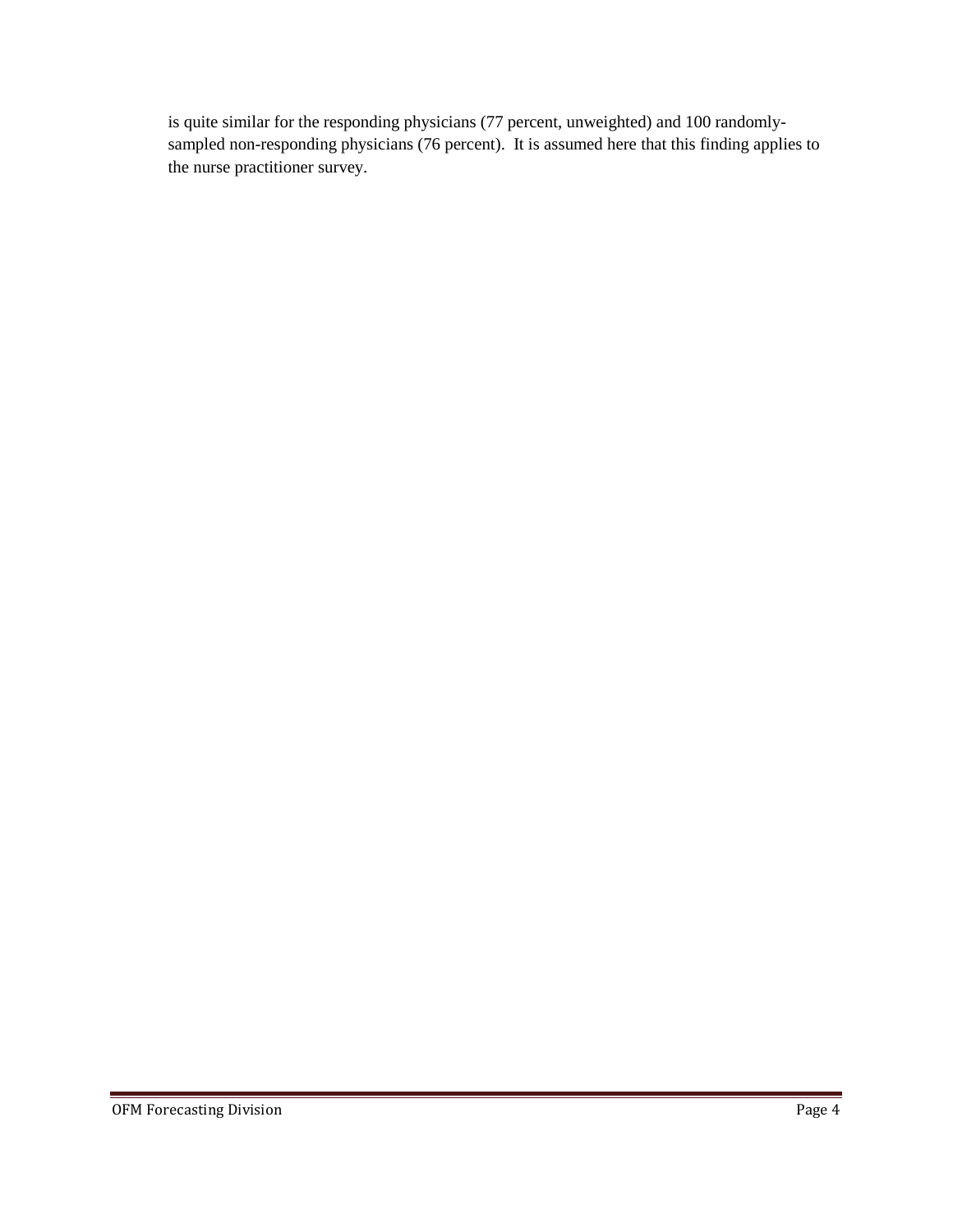#### **Results**

The survey results below are presented in the order the questions appear in the questionnaire (see Appendix A). While for most questions there is one table per question, some questions have more than one associated tables, such as questions that permit more than one answer. All results represent weighted responses. Note again that the results below are based on the final analysis file that includes only the primary care nurse practitioners who reported practicing in Washington.

#### **Section I – Practice Status and Specialty**

Question 01 - Do you currently provide any direct care for ambulatory patients?

| Q01 | Frequency Percent |       |
|-----|-------------------|-------|
| Yes | 1717              | 100.0 |

Question 02 - Do you currently provide direct patient care only in Washington, both in and outside Washington, or only outside Washington?

| Q <sub>02</sub>                | Frequency | Percent |
|--------------------------------|-----------|---------|
| Only in Washington             | 1643      | 95.7    |
| Both in and outside Washington |           | 4.3     |

Question 03 – Considering the direct patient care you provide, which of the following best describes your main practice activities?

| Q03_NP                                               | Frequency | Percent   |
|------------------------------------------------------|-----------|-----------|
| Primary/Generalist Care                              | 1717      | 100.0     |
| Question 03A (1) - Primary Specialty - Adult Health  |           |           |
| Q03A 1                                               | Frequency | Percent   |
| _Missing                                             | 7         |           |
| <b>NO</b>                                            | 1399      | 81.8      |
| Yes                                                  | 311       | 18.2      |
| Question 03A (2) - Primary Specialty - Family Health |           |           |
| Q03A_2                                               | Frequency | Percent   |
| _Missing                                             | 7         |           |
| No                                                   | 848       | 49.6      |
| Yes                                                  | 863       | 50.4      |
|                                                      |           |           |
| Question 03A (3) - Primary Specialty - Pediatrics    |           |           |
| Q03A 3                                               | Frequency | Percent   |
| _Missing                                             | 7         | $\bullet$ |
| No                                                   | 1536      | 89.8      |
| Yes                                                  | 174       | 10.2      |
|                                                      |           |           |

OFM Forecasting Division **Page 5** and the page 5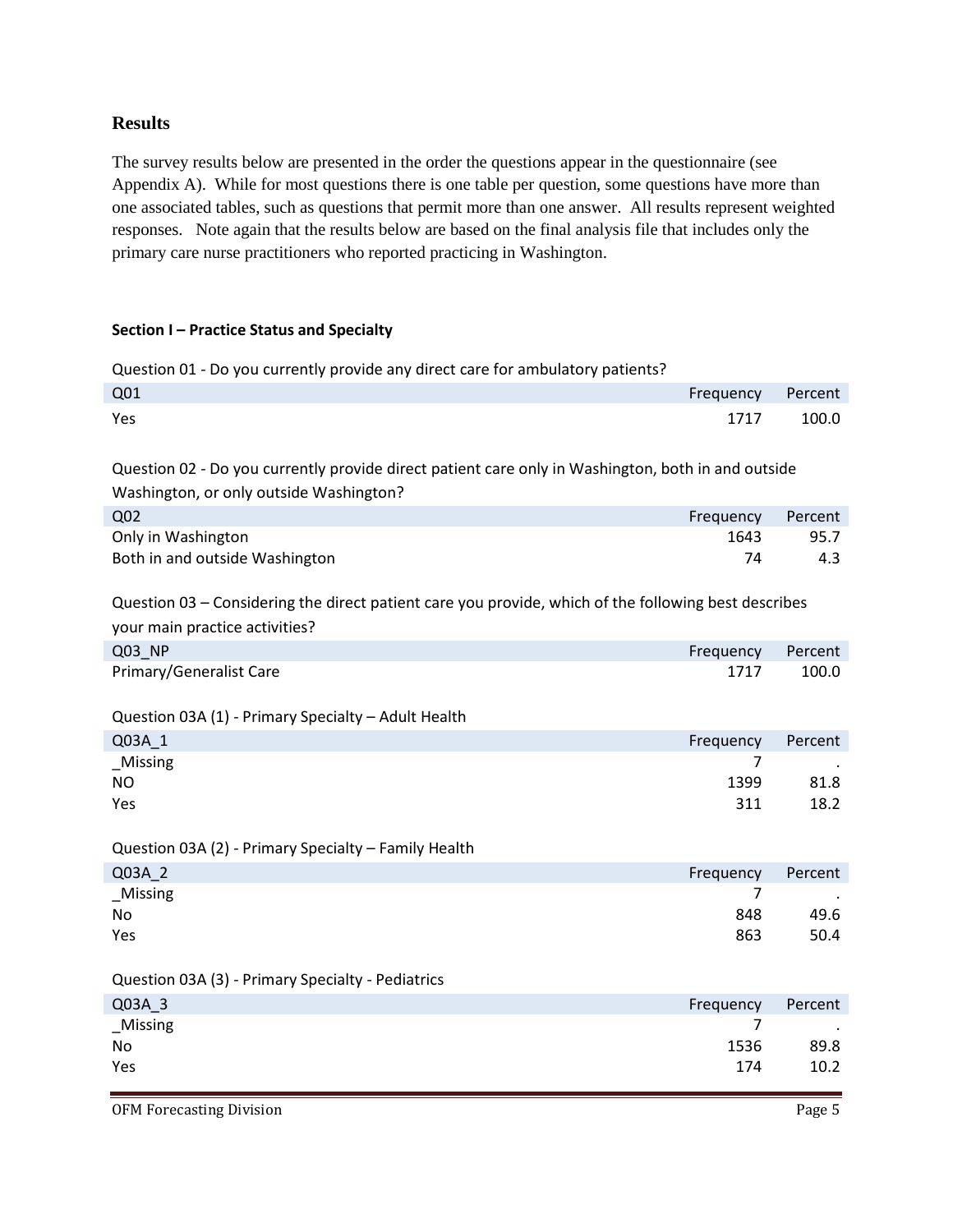| Question 03A (4) - Primary Specialty - Women's Health |           |         |
|-------------------------------------------------------|-----------|---------|
| Q03A 4                                                | Frequency | Percent |
| Missing                                               |           |         |
| N <sub>0</sub>                                        | 1415      | 82.7    |
| Yes                                                   | 295       | 17.3    |
|                                                       |           |         |
| Question 03A (5) - Primary Specialty - Geriatrics     |           |         |

| Q03A_5   | Frequency | Percent                           |
|----------|-----------|-----------------------------------|
| _Missing |           | <b>Contract Contract Contract</b> |
| No       | 1644      | 96.1                              |
| Yes      | 67        | 3.9                               |

### **Section II – Practice Site in Washington**

Question 04 - At how many sites in Washington do you provide direct patient care?

| Q04n          | Frequency | Percent |
|---------------|-----------|---------|
| One           | 1270      | 74.0    |
| Two           | 305       | 17.8    |
| Three or More | 142       | 8.3     |

Question 05 (1) – Region of Main Practice

| SPS 10region practice1  | Frequency | Percent |
|-------------------------|-----------|---------|
| <b>CLARK</b>            | 71        | 4.2     |
| <b>EAST BALANCE</b>     | 141       | 8.2     |
| <b>KING</b>             | 520       | 30.3    |
| <b>NORTH SOUND</b>      | 118       | 6.9     |
| OTHER PUGET SOUND METRO | 125       | 7.3     |
| <b>PIERCE</b>           | 171       | 10.0    |
| <b>SNOHOMISH</b>        | 137       | 8.0     |
| <b>SPOKANE</b>          | 178       | 10.4    |
| <b>WEST BALANCE</b>     | 151       | 8.8     |
| YAKIMA - TRI CITIES     | 104       | 6.1     |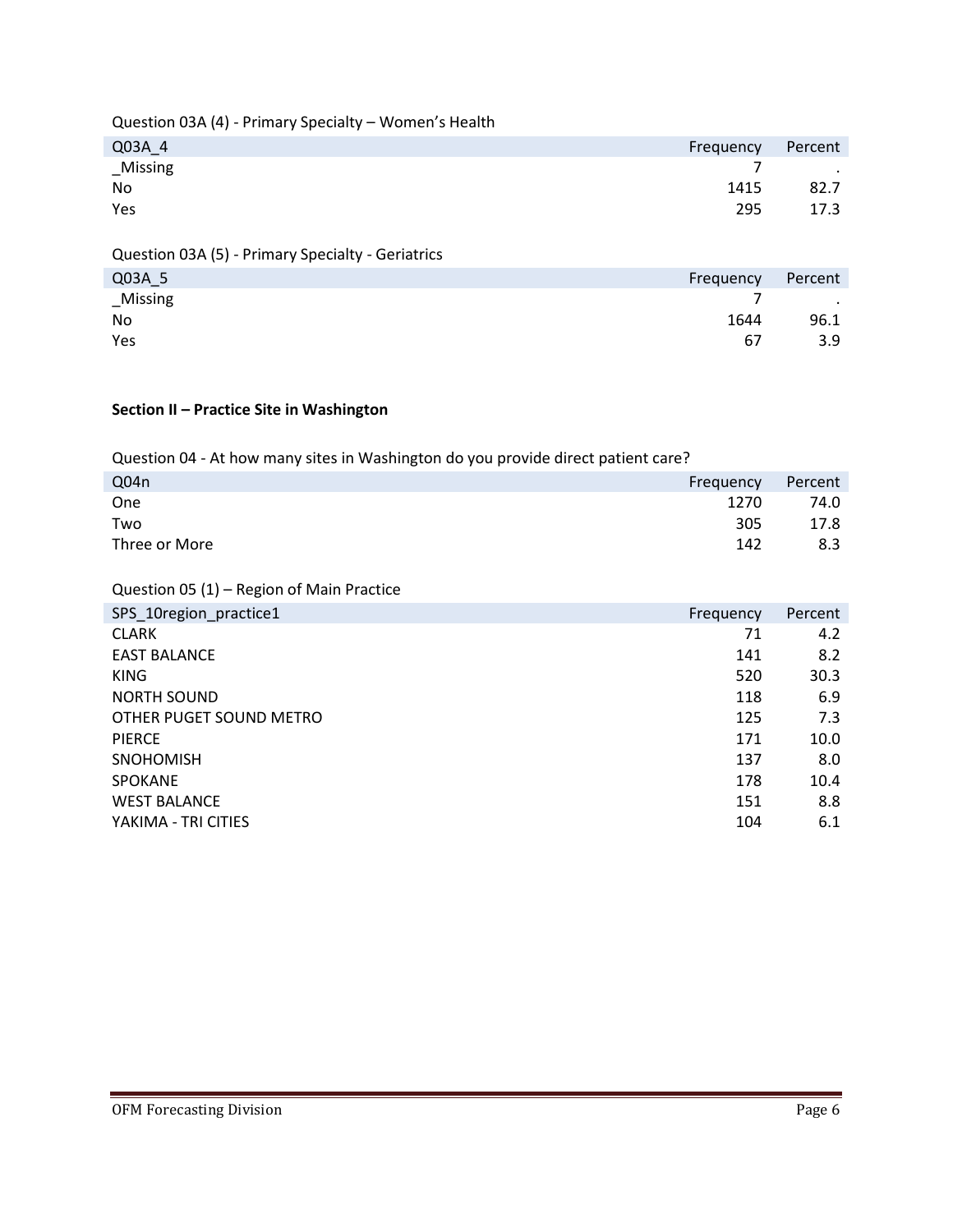Question 05 (2) – Region of Secondary Practice

| SPS_10region_practice1  | Frequency | Percent |
|-------------------------|-----------|---------|
| Skipped or missing      | 1276      |         |
| <b>CLARK</b>            | 17        | 3.8     |
| <b>EAST BALANCE</b>     | 41        | 9.2     |
| <b>KING</b>             | 152       | 34.4    |
| <b>NORTH SOUND</b>      | 27        | 6.1     |
| OTHER PUGET SOUND METRO | 37        | 8.5     |
| <b>PIERCE</b>           | 30        | 6.8     |
| <b>SNOHOMISH</b>        | 37        | 8.5     |
| <b>SPOKANE</b>          | 46        | 10.5    |
| <b>WEST BALANCE</b>     | 33        | 7.5     |
| YAKIMA - TRI CITIES     | 21        | 4.7     |

Question 06 – Does your main practice site mostly provide primary care?

| Q06     | Frequency | Percent        |
|---------|-----------|----------------|
| Missing | 19        | $\blacksquare$ |
| Yes     | 1517      | 89.3           |
| No      | 182       | 10.7           |

Question 07 – Which best describes your main practice site in Washington?

| Q07                                                  | Frequency | Percent |
|------------------------------------------------------|-----------|---------|
| Missing                                              | 68        |         |
| Private office/clinic                                | 781       | 47.4    |
| Hospital outpatient clinic                           | 261       | 15.8    |
| <b>HMO</b> medical center                            | 61        | 3.7     |
| Federally Qualified Health Center (FQHC)             | 222       | 13.5    |
| Certified Rural Health Clinic (RHC)                  | 79        | 4.8     |
| Or some Other office or clinic (SPECIFY:)            | 107       | 6.5     |
| College, school, employer onsite, prison             | 72        | 4.4     |
| Medical center of a system, university, military, VA | 45        | 2.7     |
| Free clinic/walk-in                                  | 20        | 1.2     |

Question 08 (1) – # of providers at main practice - Family Medicine Physicians

| Q08n01           | Frequency | Percent   |
|------------------|-----------|-----------|
| _Missing/Skipped | 49        | $\bullet$ |
| 0                | 849       | 50.9      |
| 1                | 199       | 11.9      |
| $2 - 5$          | 393       | 23.6      |
| $6 - 10$         | 140       | 8.4       |
| More than 10     | 87        | 5.2       |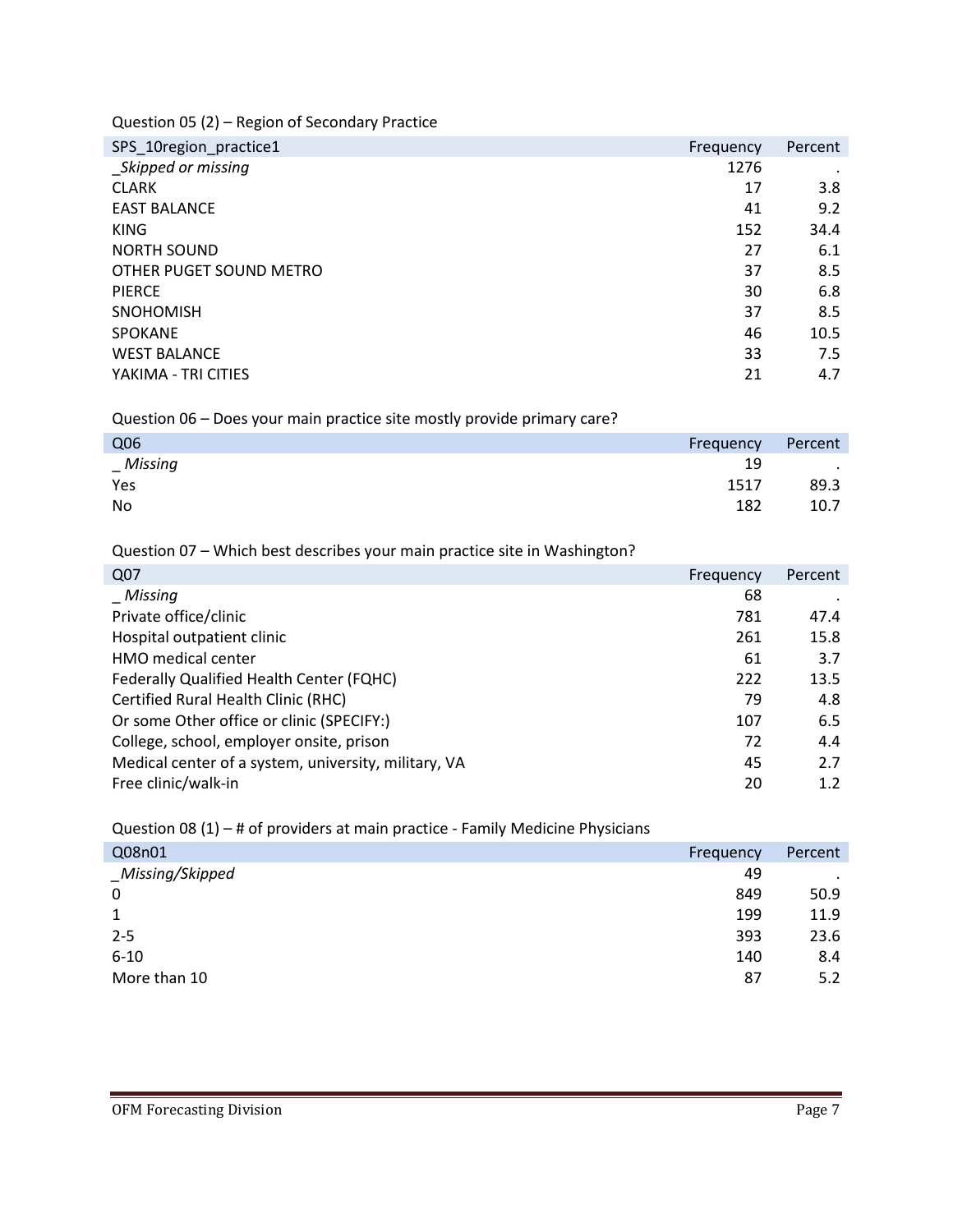Question 08 (2) – # of providers at main practice - General Practice Physicians

| Q08n02           | Frequency | Percent |
|------------------|-----------|---------|
| _Missing/Skipped | 45        | $\cdot$ |
| $\mathbf 0$      | 1540      | 92.1    |
| $\mathbf{1}$     | 68        | 4.1     |
| $2 - 5$          | 40        | 2.4     |
| $6 - 10$         | 16        | 0.9     |
| More than 10     | 8         | 0.5     |

Question 08 (3) – # of providers at main practice - General Internal Medicine Physicians

| Q08n03           | Frequency | Percent   |
|------------------|-----------|-----------|
| _Missing/Skipped | 45        | $\bullet$ |
| $\boldsymbol{0}$ | 1263      | 75.5      |
| $\mathbf{1}$     | 122       | 7.3       |
| $2 - 5$          | 177       | 10.6      |
| $6 - 10$         | 46        | 2.8       |
| More than 10     | 64        | 3.8       |
|                  |           |           |

#### Question 08 (4) – # of providers at main practice - General Pediatricians

| Q08n04           | Frequency | Percent |
|------------------|-----------|---------|
| _Missing/Skipped | 43        | $\cdot$ |
| $\mathbf 0$      | 1330      | 79.4    |
| $\mathbf{1}$     | 111       | 6.6     |
| $2 - 5$          | 147       | 8.8     |
| $6 - 10$         | 68        | 4.0     |
| More than 10     | 18        | $1.1\,$ |

### Question 08 (5) – # of providers at main practice - General OB/GYNs

| Q08n05           | Frequency | Percent |
|------------------|-----------|---------|
| _Missing/Skipped | 43        |         |
| 0                | 1379      | 82.4    |
| $\mathbf{1}$     | 73        | 4.4     |
| $2 - 5$          | 131       | 7.8     |
| $6 - 10$         | 75        | 4.5     |
| More than 10     | 17        | 1.0     |

#### Question 08 (6) – # of providers at main practice - General Geriatricians

| Q08n06           | Frequency | Percent |
|------------------|-----------|---------|
| _Missing/Skipped | 49        | $\cdot$ |
| $\boldsymbol{0}$ | 1579      | 94.6    |
| $\mathbf{1}$     | 33        | 2.0     |
| $2 - 5$          | 47        | 2.8     |
| $6 - 10$         | 7         | 0.4     |
| More than 10     | 2         | 0.1     |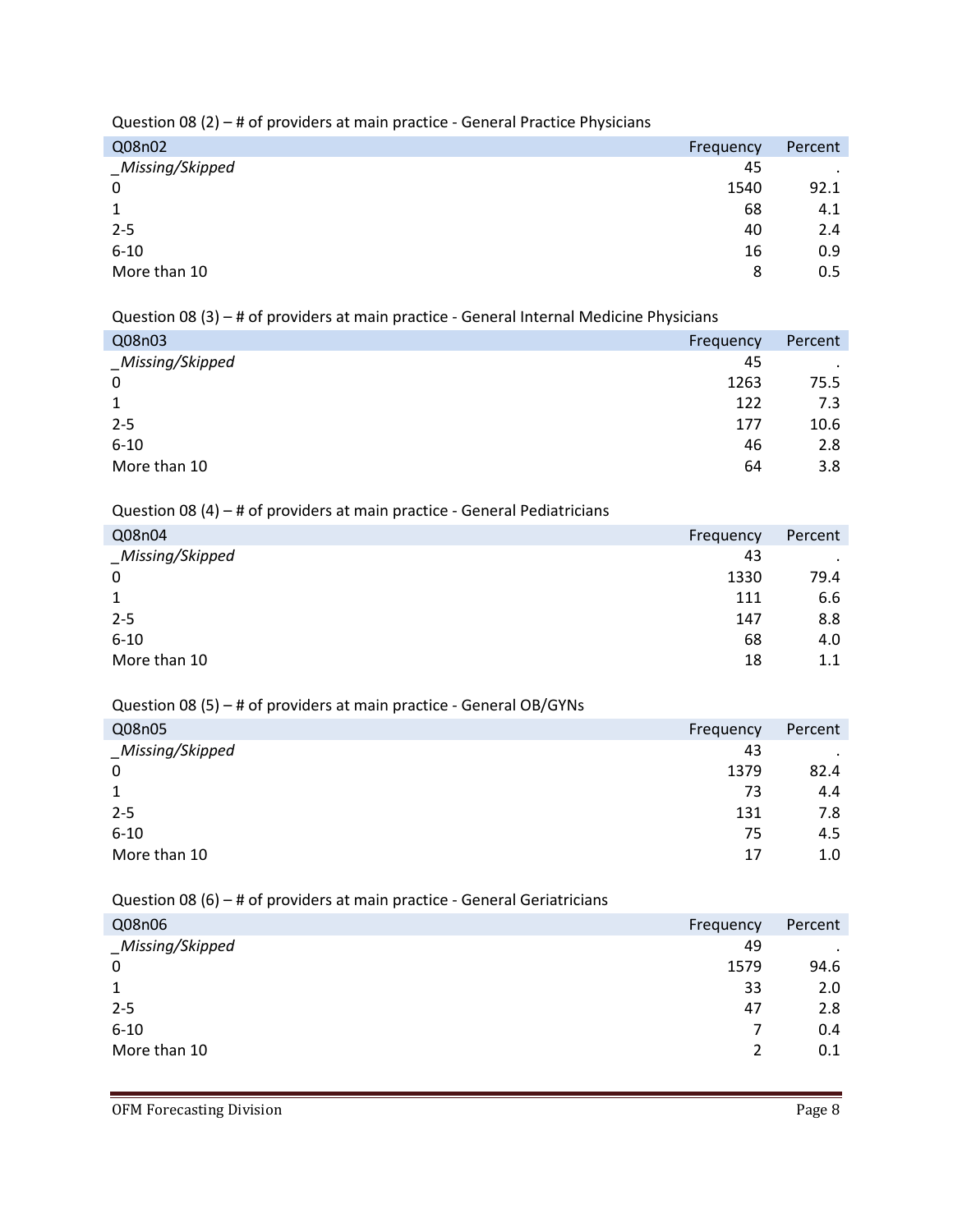|                  | $\cdot$ $\cdot$ |  | . . |           |         |
|------------------|-----------------|--|-----|-----------|---------|
| Q08n07           |                 |  |     | Frequency | Percent |
| _Missing/Skipped |                 |  |     | 45        | ٠       |
| 0                |                 |  |     | ٠         |         |
| 1                |                 |  |     | 672       | 40.2    |
| $2 - 5$          |                 |  |     | 861       | 51.5    |
| $6 - 10$         |                 |  |     | 99        | 5.9     |
| More than 10     |                 |  |     | 40        | 2.4     |
|                  |                 |  |     |           |         |

#### Question 08 (7) – # of providers at main practice - ARNPs (not CNM)

#### Question 08 (8) – # of providers at main practice - Physician Assistants

| Q08n08           | Frequency | Percent |
|------------------|-----------|---------|
| _Missing/Skipped | 49        | $\cdot$ |
| $\mathbf 0$      | 1182      | 70.8    |
| $\mathbf{1}$     | 213       | 12.7    |
| $2 - 5$          | 218       | 13.1    |
| $6 - 10$         | 29        | 1.7     |
| More than 10     | 28        | 1.7     |
|                  |           |         |

#### Question 08 (9) – # of providers at main practice - Licensed Midwives

| Q08n09           | Frequency | Percent |
|------------------|-----------|---------|
| _Missing/Skipped | 47        | $\cdot$ |
| 0                | 1631      | 97.6    |
| 1                | 16        | 0.9     |
| $2 - 5$          | 15        | 0.9     |
| $6 - 10$         | 7         | 0.4     |
| More than 10     | 2         | 0.1     |

### Question 08 (10) – # of providers at main practice - Certified Nurse Midwives (CNM-ARNP)

| Q08n10           | Frequency | Percent |
|------------------|-----------|---------|
| _Missing/Skipped | 47        | $\cdot$ |
| $\mathbf 0$      | 1425      | 85.3    |
| 1                | 102       | 6.1     |
| $2 - 5$          | 103       | 6.2     |
| $6 - 10$         | 35        | 2.1     |
| More than 10     | 5         | 0.3     |

### Question 09 – Do you refer patients to hospitals?

| Q <sub>09</sub> | Frequency | Percent                  |
|-----------------|-----------|--------------------------|
| $\_Missing$     | 24        | <b>Contract Contract</b> |
| Yes             | 1461      | 86.2                     |
| No              | 233       | 13.8                     |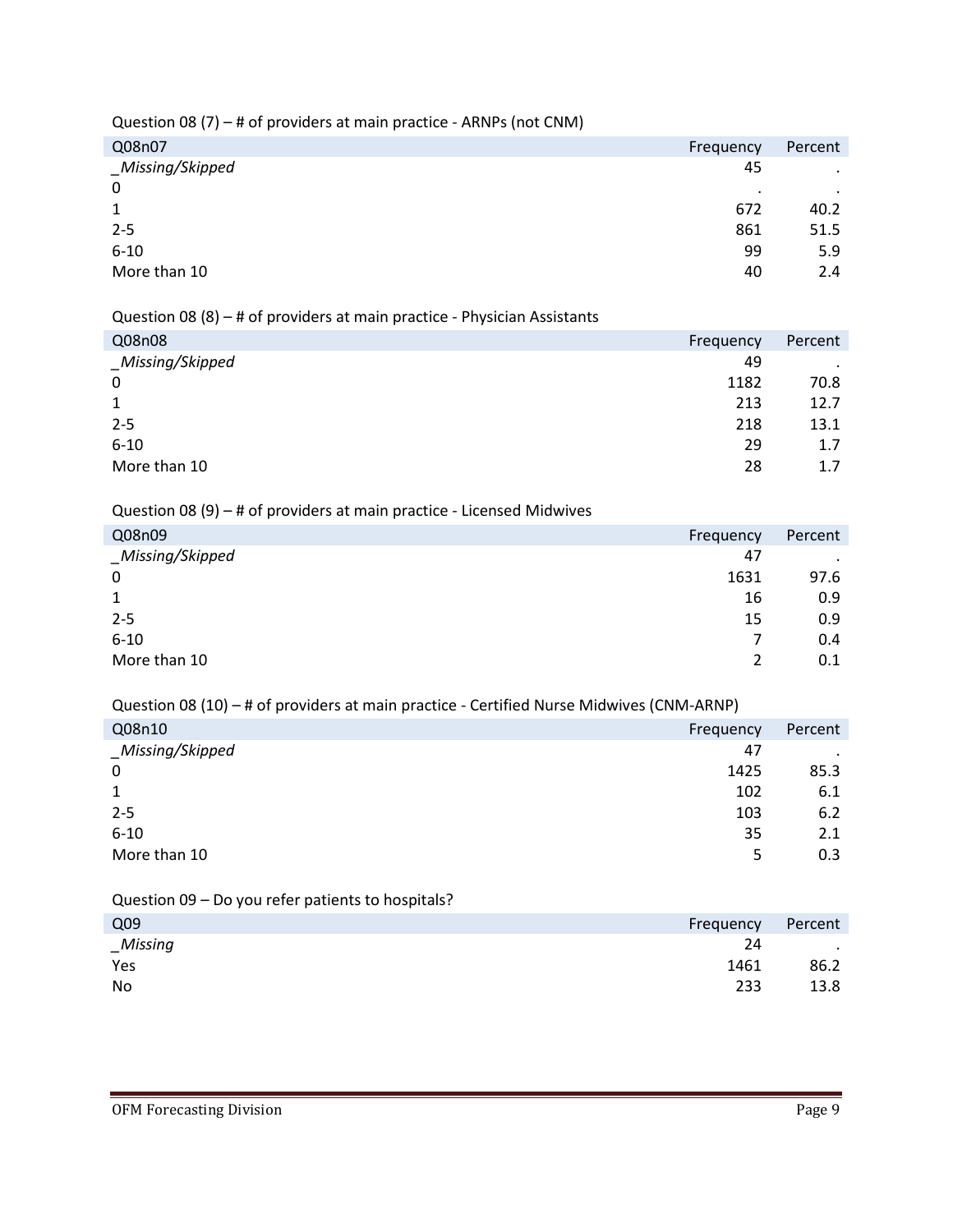Question 10 - Is the hospital where you refer the largest number of your patients located in Washington?

| Q10<br>Frequency | Percent |
|------------------|---------|
| _Missing<br>260  | $\sim$  |
| Yes<br>1416      | 97.2    |
| No<br>41         | 2.8     |

Question 11 - Region of Referral Hospital

| SPS_10region_hospital   | Frequency | Percent |
|-------------------------|-----------|---------|
| _Missing                | 113       |         |
| <b>CLARK</b>            | 63        | 3.9     |
| <b>EAST BALANCE</b>     | 134       | 8.4     |
| <b>KING</b>             | 513       | 32.0    |
| <b>NORTH SOUND</b>      | 119       | 7.4     |
| OTHER PUGET SOUND METRO | 109       | 6.8     |
| <b>PIERCE</b>           | 171       | 10.6    |
| <b>SNOHOMISH</b>        | 83        | 5.2     |
| <b>SPOKANE</b>          | 176       | 11.0    |
| <b>WEST BALANCE</b>     | 128       | 8.0     |
| YAKIMA - TRI CITIES     | 109       | 6.8     |

### **Section III – Practice Activities**

#### Question 12 (1) - Work hours per typical week in WA - Direct patient care

| $imp_Q12n1$      | Frequency | Percent |
|------------------|-----------|---------|
| 1-19 hours       | 300       | 17.4    |
| 20-34 hours      | 730       | 42.5    |
| 35-39 hours      | 214       | 12.5    |
| 40-49 hours      | 367       | 21.4    |
| 50 or more hours | 107       | 6.2     |

Question 12 (2) - Work hours per typical week in WA - Administration of clinical practice

| imp_Q12n2        | Frequency | Percent |
|------------------|-----------|---------|
| 0                | 726       | 42.3    |
| 1-19 hours       | 918       | 53.5    |
| 20-34 hours      | 63        | 3.7     |
| 35-39 hours      | 2         | 0.1     |
| 40-49 hours      | 6         | 0.3     |
| 50 or more hours | 2         | 0.1     |
|                  |           |         |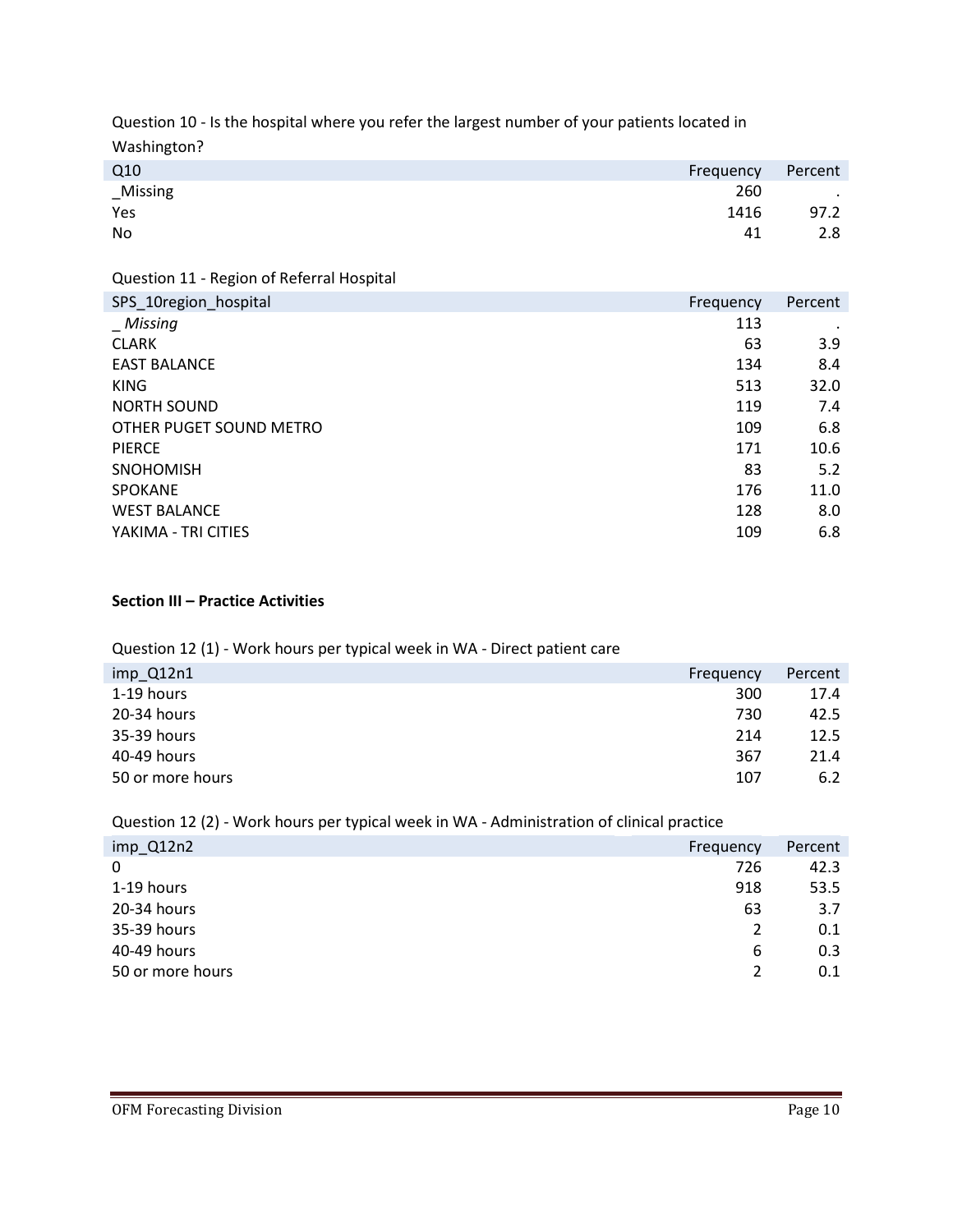Question 12 (3) - Work hours per typical week in WA - Other NP activities

| $imp_Q12n3$      | Frequency | Percent |
|------------------|-----------|---------|
| $\mathbf 0$      | 1094      | 63.7    |
| 1-19 hours       | 596       | 34.7    |
| 20-34 hours      | 22        | 1.3     |
| 35-39 hours      | 2         | 0.1     |
| 40-49 hours      | 4         | 0.2     |
| 50 or more hours | 1094      | 63.7    |

#### Question 12 (4) - Work hours per typical week in WA - Computed total hours

| Frequency | Percent |
|-----------|---------|
| 225       | 13.1    |
| 455       | 26.5    |
| 148       | 8.6     |
| 627       | 36.5    |
| 262       | 15.2    |
|           |         |

Question 13 – Thinking about the time you spent on direct patient care during your last typical work week in Washington, how much of that time was spent on providing primary care? Would you say…

| Q13            | Frequency | Percent |
|----------------|-----------|---------|
| $_M$ issing    | 18        | $\cdot$ |
| All            | 878       | 51.6    |
| Most           | 533       | 31.4    |
| About half     | 121       | 7.1     |
| Less than half | 128       | 7.5     |
| Or none        | 40        | 2.4     |

#### Question 14 (1) - Work hours per typical week outside WA - Direct patient care

| imp_Q14n1                          | Frequency | Percent |
|------------------------------------|-----------|---------|
| _Skipped (did not work outside WA) | 1643      |         |
| $\mathbf 0$                        | 36        | 48.7    |
| 1-19 hours                         | 22        | 29.9    |
| 20-34 hours                        | 11        | 14.3    |
| 35-39 hours                        | 0         | 0.0     |
| 40-49 hours                        | 2         | 2.3     |
| 50 or more hours                   | 4         | 4.8     |

#### Question 14 (2) - Work hours per typical week outside WA - Administration of clinical practice

| $imp_Q14n2$                       | Frequency | Percent |
|-----------------------------------|-----------|---------|
| Skipped (did not work outside WA) | 1643      |         |
| $_M$ Missing                      | 13        |         |
| $\Omega$                          | 36        | 59.3    |
| 1-19 hours                        | 25        | 40.7    |
|                                   |           |         |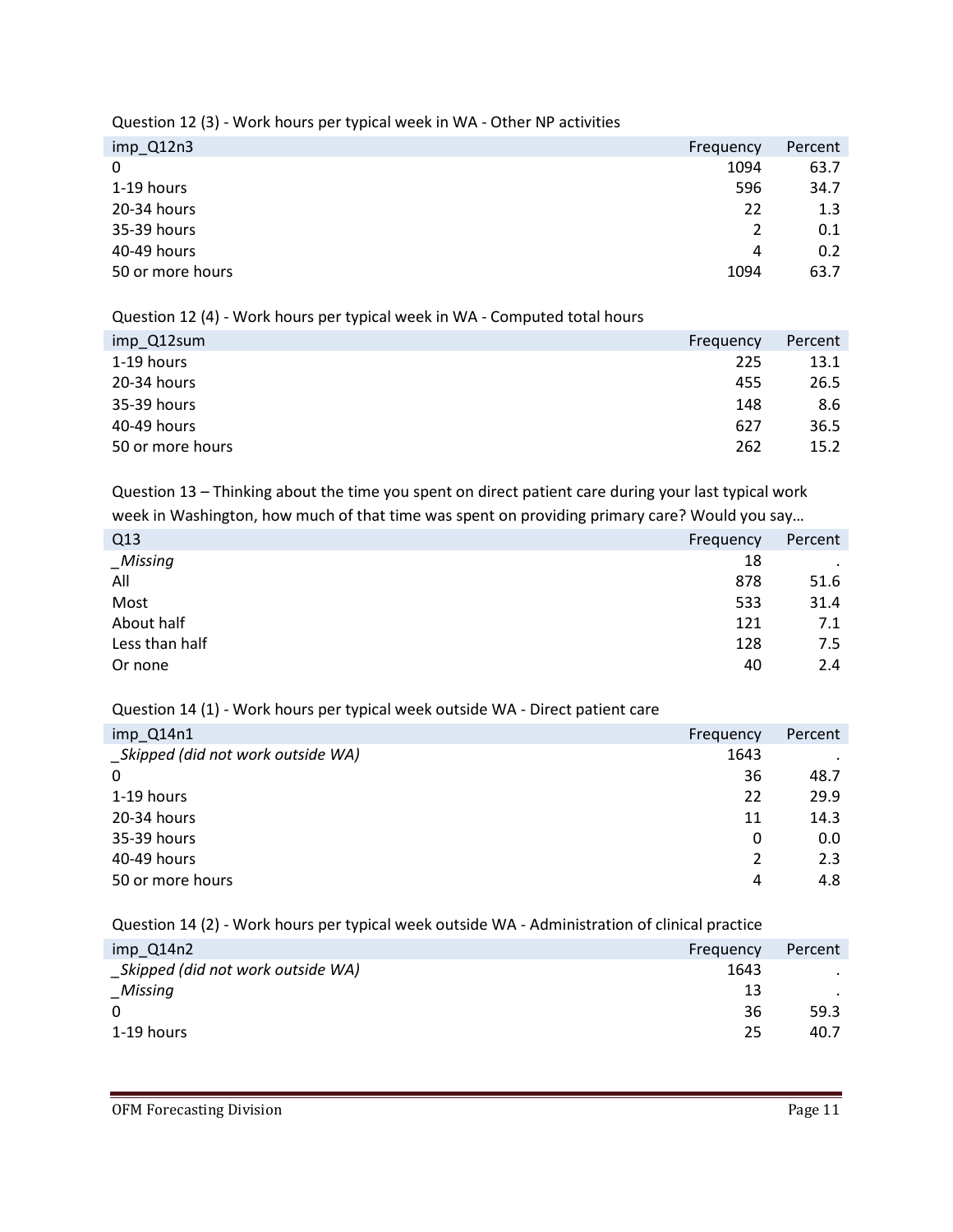Question 14 (3) - Work hours per typical week outside WA - Other NP activities

| imp_Q14n3                         | Frequency | Percent |
|-----------------------------------|-----------|---------|
| Skipped (did not work outside WA) | 1643      | $\cdot$ |
| _Missing                          | 13        |         |
| $\Omega$                          | 47        | 77.1    |
| 1-19 hours                        | 12        | 18.8    |
| 20-34 hours                       | 2         | 4.1     |

#### Question 14 (4) - Work hours per typical week outside WA - - Computed total hours

| imp Q14sum                         | Frequency | Percent |
|------------------------------------|-----------|---------|
| _Skipped (did not work outside WA) | 1643      |         |
| $\Omega$                           | 26        | 34.7    |
| 1-19 hours                         | 30        | 40.6    |
| 20-34 hours                        | 11        | 14.4    |
| 35-39 hours                        | 0         | 0.0     |
| 40-49 hours                        | 2         | 3.3     |
| 50 or more hours                   | 5         | 7.1     |

#### Question 15 - Approximately how many weeks did you work as an NP in 2011?

| imp_Q15n<br>Frequency                                | Percent |
|------------------------------------------------------|---------|
| _Skipped (started practicing in WA after 2011)<br>20 | $\cdot$ |
| 0                                                    | 0.1     |
| $1 - 13$<br>61                                       | 3.6     |
| $14 - 26$<br>88                                      | 5.2     |
| 27-39<br>113                                         | 6.6     |
| 40-52<br>1433                                        | 84.4    |

### Question 16 - Did you start practicing in Washington before 2011?

| imp_Q16     | Frequency Percent |
|-------------|-------------------|
| Yes<br>1542 | 89.8              |
| No<br>175   | 10.2              |

### Question 17 - Please check the year you first started practicing in WA

| imp Q17<br>Frequency                             |      | Percent |
|--------------------------------------------------|------|---------|
| Skipped (started practicing in WA prior to 2011) | 1542 |         |
| 2011                                             | 155  | 88.3    |
| 2012                                             | 20   | 11.7    |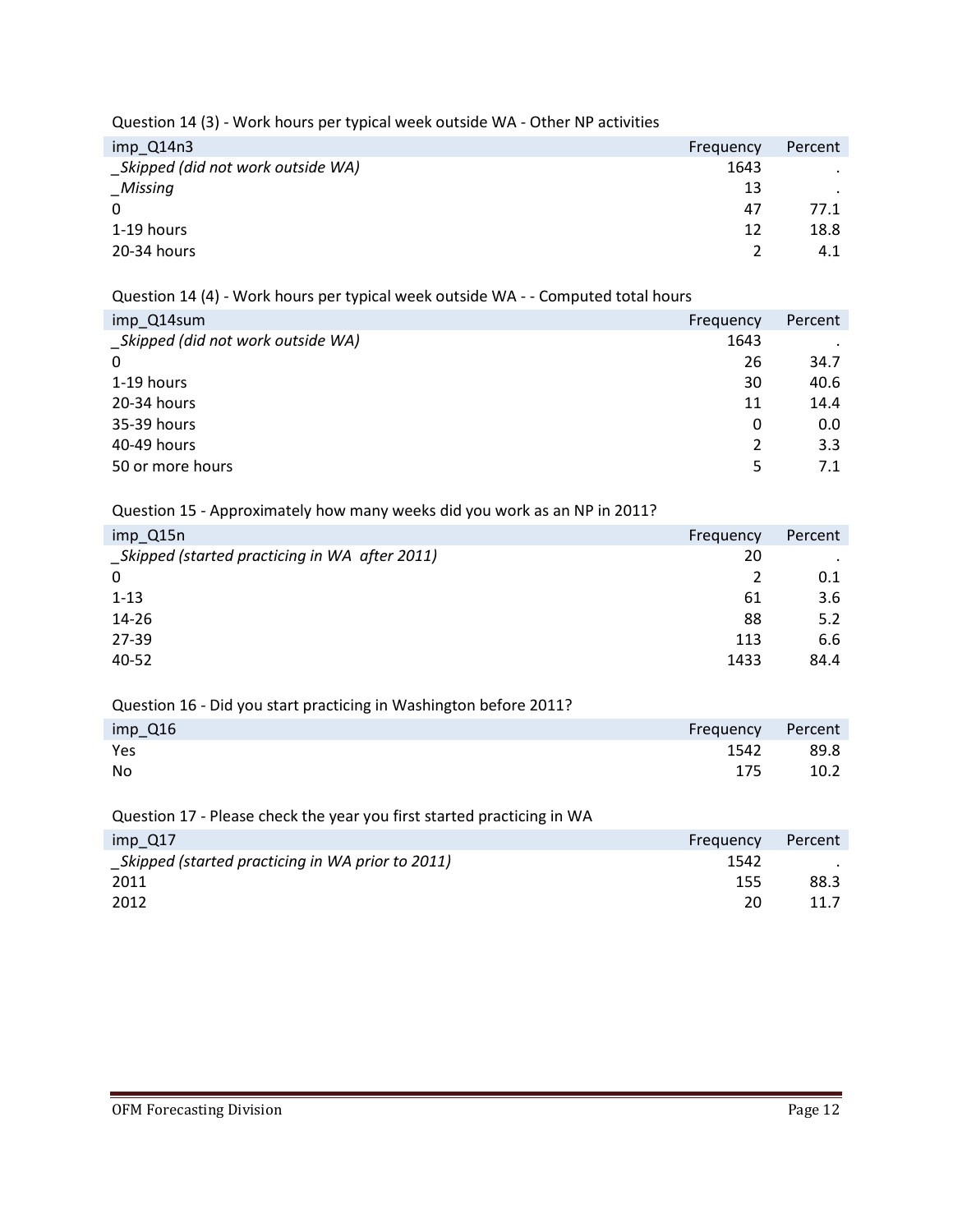### **Section IV – Patient Service**

Question 18 - At all sites in WA in 2011, how many patients did you provide care for?

| imp_Q18n                             | Frequency | Percent   |
|--------------------------------------|-----------|-----------|
| Skipped (started practicing in 2011) | 20        | $\bullet$ |
| None                                 | 18        | 1.1       |
| $1-99$                               | 228       | 13.4      |
| 100-499                              | 375       | 22.1      |
| 500-999                              | 334       | 19.7      |
| 1000-1499                            | 222       | 13.1      |
| 1500-1999                            | 131       | 7.7       |
| 2000 or more                         | 389       | 22.9      |

#### Question 19 - Percent of these patients (Q18n) who were covered by Medicaid?

| imp_Q19n                               | Frequency | Percent |
|----------------------------------------|-----------|---------|
| _Skipped (Treated no patients in 2011) | 18        | $\cdot$ |
| Skipped (started practicing in 2012)   | 20        | $\cdot$ |
| $\mathbf 0$                            | 223       | 13.3    |
| $1 - 25$                               | 666       | 39.7    |
| 26-50                                  | 508       | 30.3    |
| 51-75                                  | 167       | 9.9     |
| 76-100                                 | 115       | 6.9     |

#### Question 20 - Are you accepting new patients at main site in Washington?

| imp_Q20     | Frequency Percent |
|-------------|-------------------|
| Yes<br>1466 | 85.4              |
| No<br>252   | 14.6              |

### Question 21 - How many new patients do you yourself plan to accept at main site?

| imp_Q21n                             | Frequency | Percent |
|--------------------------------------|-----------|---------|
| Skipped (not accepting new patients) | 252       |         |
| $1-99$                               | 849       | 57.9    |
| 100-499                              | 416       | 28.4    |
| 500-999                              | 112       | 7.6     |
| 1000-1499                            | 57        | 3.9     |
| 1500-1999                            | 13        | 0.9     |
| 2000 or more                         | 19        | 1.3     |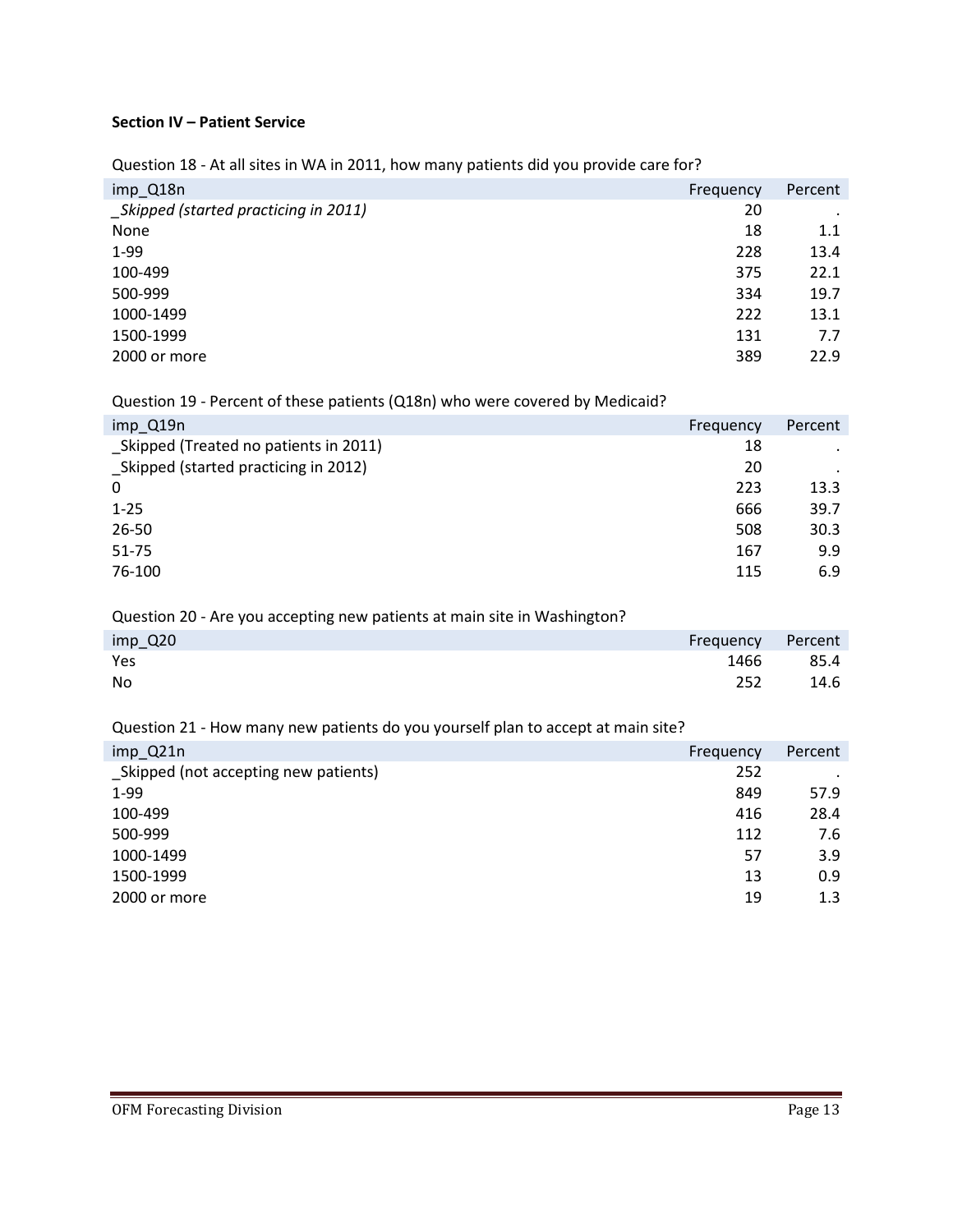Question 22 - Of the new patients you plan to accept, how many are Medicaid patients?

| $imp_q22$                             | Frequency | Percent |
|---------------------------------------|-----------|---------|
| _Skipped (not accepting new patients) | 252       |         |
| All                                   | 493       | 33.6    |
| Most                                  | 233       | 15.9    |
| About half                            | 149       | 10.2    |
| Less than half                        | 330       | 22.5    |
| Or none                               | 261       | 17.8    |
|                                       |           |         |

Question 23 - Are you accepting new patients at other sites in Washington?

| $imp_q23$                               | Frequency | Percent |
|-----------------------------------------|-----------|---------|
| Skipped (only worked at one site in WA) | 1301      |         |
| Yes                                     | 241       | 58.0    |
| No                                      | 175       | 42.0    |

#### Question 24 - Are you accepting Medicaid patients at other sites in Washington?

| $imp$ q24                                                     | Frequency | Percent |
|---------------------------------------------------------------|-----------|---------|
| Skipped (only worked at one site in WA), or                   | 1476      |         |
| Skipped (not accepting any new patients at other sites in WA) |           |         |
| Yes                                                           | 190       | 78.9    |
| No                                                            | 51        | 21.1    |

#### Question 25 (1) - # of visits seen last typical week - in office and outpatient clinics

| $imp_q25n1$    | Frequency | Percent |
|----------------|-----------|---------|
| None           | 125       | 7.3     |
| 1-49 visits    | 644       | 37.5    |
| 50-99 visits   | 752       | 43.8    |
| 100-249 visits | 174       | 10.1    |
| 250-499 visits | 5         | 0.3     |
| 500+ visits    | 18        | 1.1     |

### Question 25 (2) - # of visits seen last typical week - on hospital rounds

| $imp_q25n2$  | Frequency | Percent |
|--------------|-----------|---------|
| None         | 1547      | 90.1    |
| 1-49 visits  | 169       | 9.8     |
| 50-99 visits |           | 0.1     |

#### Question 25 (3) - # of visits seen last typical week - in nursing homes or patient homes

| $imp_{q}$ and $m$ | Frequency | Percent |
|-------------------|-----------|---------|
| None              | 1542      | 89.8    |
| 1-49 visits       | 158       | 9.2     |
| 50-99 visits      | 14        | 0.8     |
| 100-249 visits    | 2         | 0.1     |
| 250-499 visits    | 2         | 0.1     |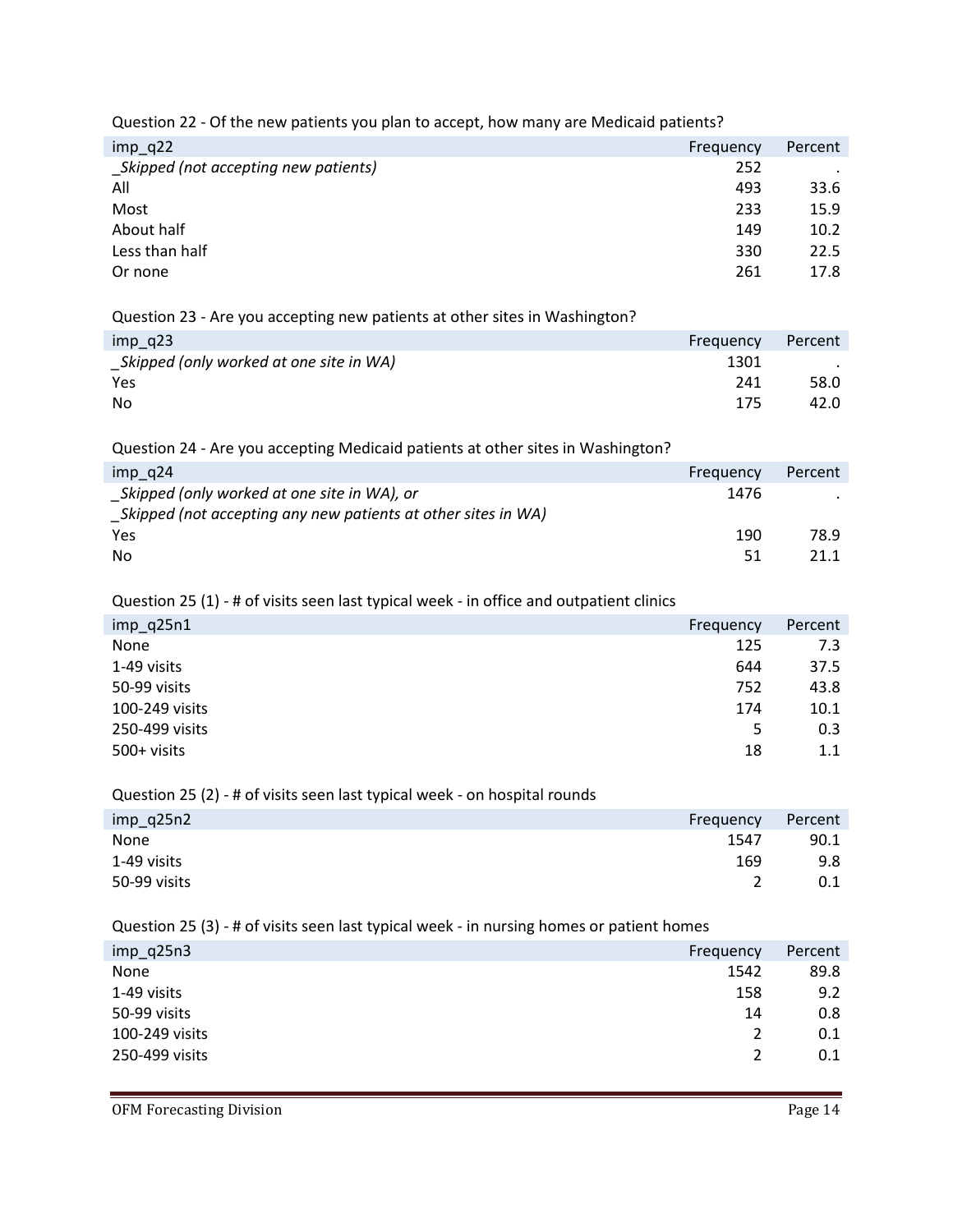Question 25 (4) - # of visits seen last typical week - in telephone consultation

| $imp_{q}$ 25n4 | Frequency | Percent |
|----------------|-----------|---------|
| None           | 731       | 42.6    |
| 1-49 visits    | 955       | 55.6    |
| 50-99 visits   | 22        | 1.3     |
| 100-249 visits | 6         | 0.3     |
| 250-499 visits | 3         | 0.2     |

Question 25 (5) - # of visits seen last typical week – via email/other electronic consultation

| imp_q25n5<br>Frequency | Percent |
|------------------------|---------|
| None<br>1215           | 70.8    |
| 1-49 visits<br>489     | 28.5    |
| 50-99 visits<br>10     | 0.6     |
| 100-249 visits<br>3    | 0.2     |

Question 26 - Do you normally see patients in early morning, evening, or weekend hours at your main WA practice site?

| Q <sub>26</sub><br>Frequency |     | Percent |
|------------------------------|-----|---------|
| $\_Missing$                  | 19  | $\sim$  |
| Yes                          | 893 | 52.6    |
| No                           | 806 | 47.4    |

Question 27 - Do you have a need for interpreter services for your patients at your WA practice site?

| Q <sub>27</sub> | Frequency | Percent |
|-----------------|-----------|---------|
| $_M$ issing     | 26        | $\sim$  |
| Yes             | 1040      | 61.3    |
| No              | 658       | 38.7    |

Question 28 - Do you have adequate access to interpreter services at your WA practice site?

| Q28                                                        | Frequency | Percent |
|------------------------------------------------------------|-----------|---------|
| Skipped (did not have a need for interpreter services), or |           |         |
| Missing                                                    | 681       |         |
| Yes                                                        | 847       | 81.8    |
| No                                                         | 189       | 18.2    |

Question 29 (A1) Medicaid - Time spent on paperwork

| Q29A1                                       | Frequency | Percent |
|---------------------------------------------|-----------|---------|
| Skipped (did not see Medicaid patients), or |           |         |
| <b>Missing</b>                              | 303       |         |
| No problem                                  | 302       | 21.3    |
| 2                                           | 196       | 13.9    |
| 3                                           | 398       | 28.1    |
| 4                                           | 348       | 24.6    |
| Major problem                               | 171       | 12.1    |

OFM Forecasting Division **Page 15**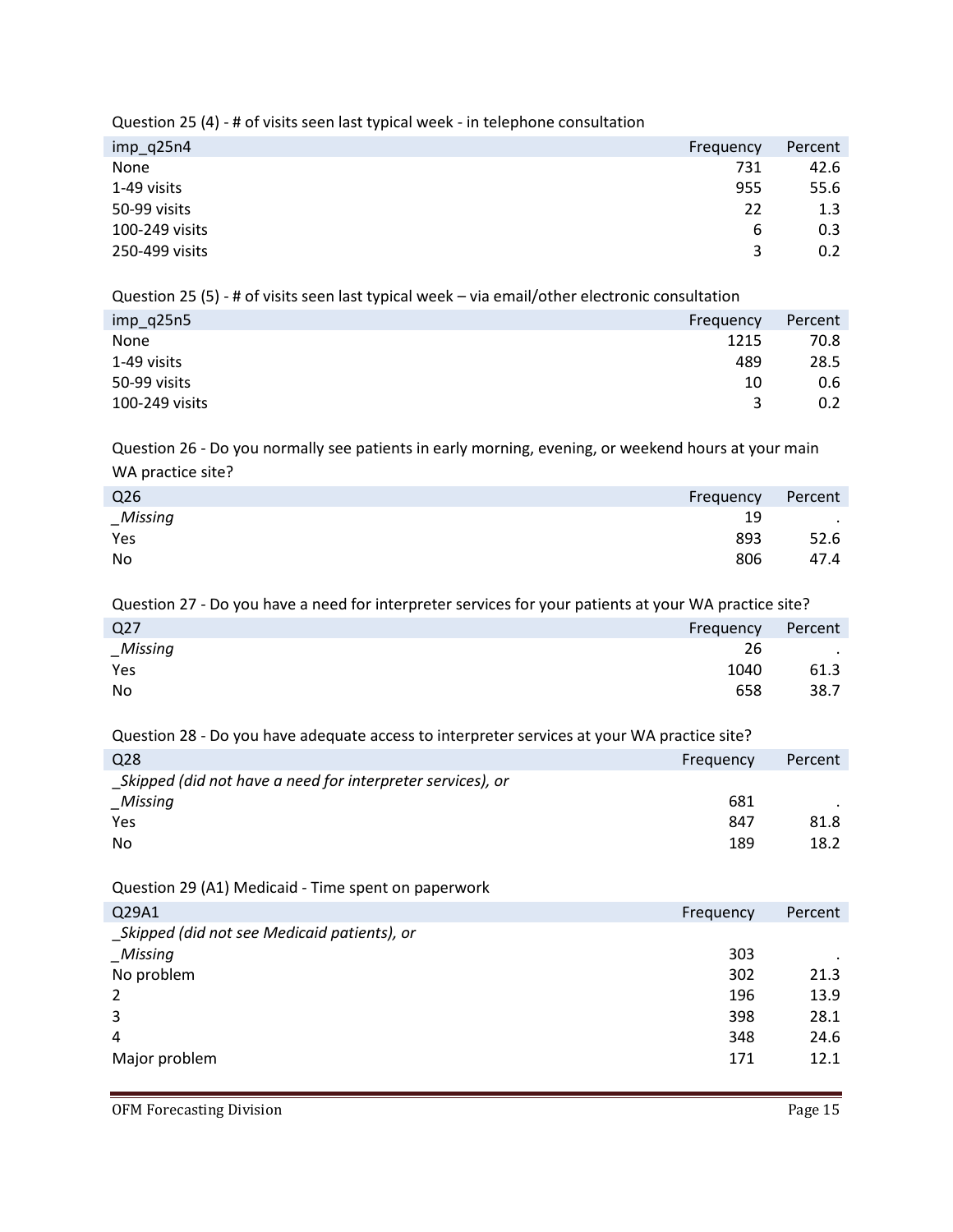Question 29 (A2) Medicaid - Waiting time for reimbursement

| Q29A2                                       | Frequency | Percent |
|---------------------------------------------|-----------|---------|
| Skipped (did not see Medicaid patients), or |           |         |
| _Missing                                    | 779       |         |
| No problem                                  | 193       | 20.5    |
| 2                                           | 111       | 11.9    |
| 3                                           | 309       | 32.9    |
| 4                                           | 196       | 20.9    |
| Major problem                               | 129       | 13.8    |
|                                             |           |         |

### Question 29 (A3) Medicaid - Reimbursement rate

| Q29A3                                       | Frequency | Percent |
|---------------------------------------------|-----------|---------|
| Skipped (did not see Medicaid patients), or |           |         |
| _Missing                                    | 699       | $\cdot$ |
| No problem                                  | 129       | 12.7    |
| 2                                           | 104       | 10.2    |
| 3                                           | 174       | 17.1    |
| 4                                           | 234       | 23.0    |
| Major problem                               | 377       | 37.0    |

### Question 29 (A4) Medicaid - Patient acceptance of treatment options

| Q29A4                                       | Frequency | Percent |
|---------------------------------------------|-----------|---------|
| Skipped (did not see Medicaid patients), or |           |         |
| <b>Missing</b>                              | 471       | $\cdot$ |
| No problem                                  | 246       | 19.7    |
| 2                                           | 343       | 27.5    |
| 3                                           | 359       | 28.8    |
| 4                                           | 225       | 18.1    |
| Major problem                               | 73        | 5.9     |

### Question 29 (A5) Medicaid - Length of patient visit

| $\cdot$ |
|---------|
| 20.4    |
| 22.6    |
| 28.2    |
| 19.6    |
| 9.1     |
|         |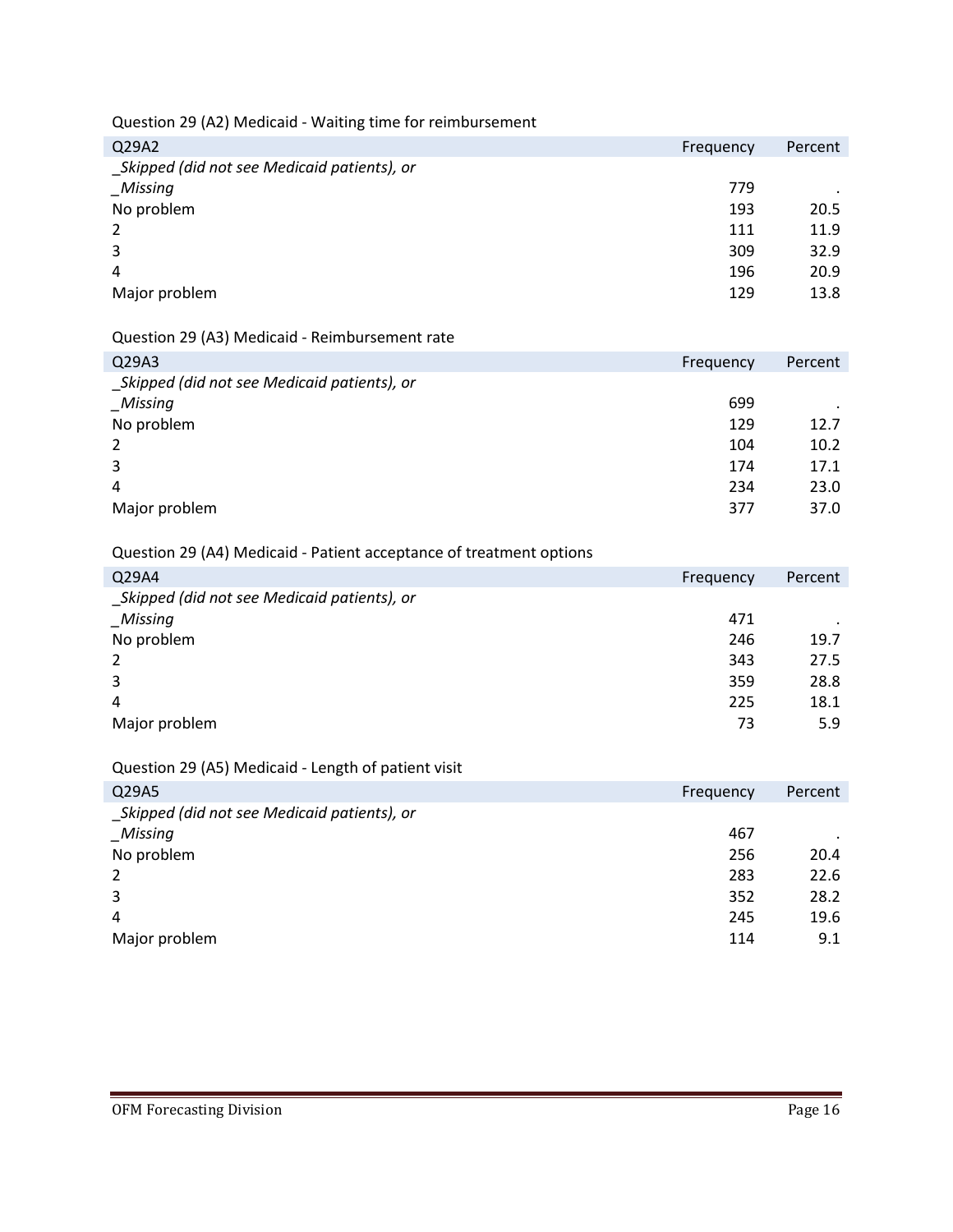Question 29 (A6) Medicaid - Acceptance of referrals by specialists

| Frequency | Percent |
|-----------|---------|
|           |         |
| 488       |         |
| 185       | 15.1    |
| 128       | 10.4    |
| 212       | 17.2    |
| 334       | 27.1    |
| 371       | 30.2    |
|           |         |

### Question 29 (A7) Medicaid - Complexity of patient needs

| Q29A7                                       | Frequency | Percent |
|---------------------------------------------|-----------|---------|
| Skipped (did not see Medicaid patients), or |           |         |
| Missing                                     | 451       | $\cdot$ |
| No problem                                  | 86        | 6.8     |
| 2                                           | 120       | 9.5     |
| 3                                           | 268       | 21.1    |
| 4                                           | 471       | 37.2    |
| Major problem                               | 322       | 25.4    |

### Question 29 (A8) Medicaid – Other factors

| Q29A8                                       | Frequency | Percent |
|---------------------------------------------|-----------|---------|
| Skipped (did not see Medicaid patients), or |           |         |
| Missing                                     | 1607      |         |
| No problem                                  | 8         | 7.3     |
| 3                                           | 8         | 7.7     |
| 4                                           | 20        | 18.1    |
| Major problem                               | 74        | 67.0    |

### Question 29 (B1) Commercial – Time spent on paperwork

| Q29B1                                              | Frequency | Percent |
|----------------------------------------------------|-----------|---------|
| Skipped (did not see commercial plan patients), or |           |         |
| Missing                                            | 243       |         |
| No problem                                         | 407       | 27.6    |
| 2                                                  | 294       | 20.0    |
| 3                                                  | 444       | 30.1    |
| 4                                                  | 238       | 16.1    |
| Major problem                                      | 91        | 6.2     |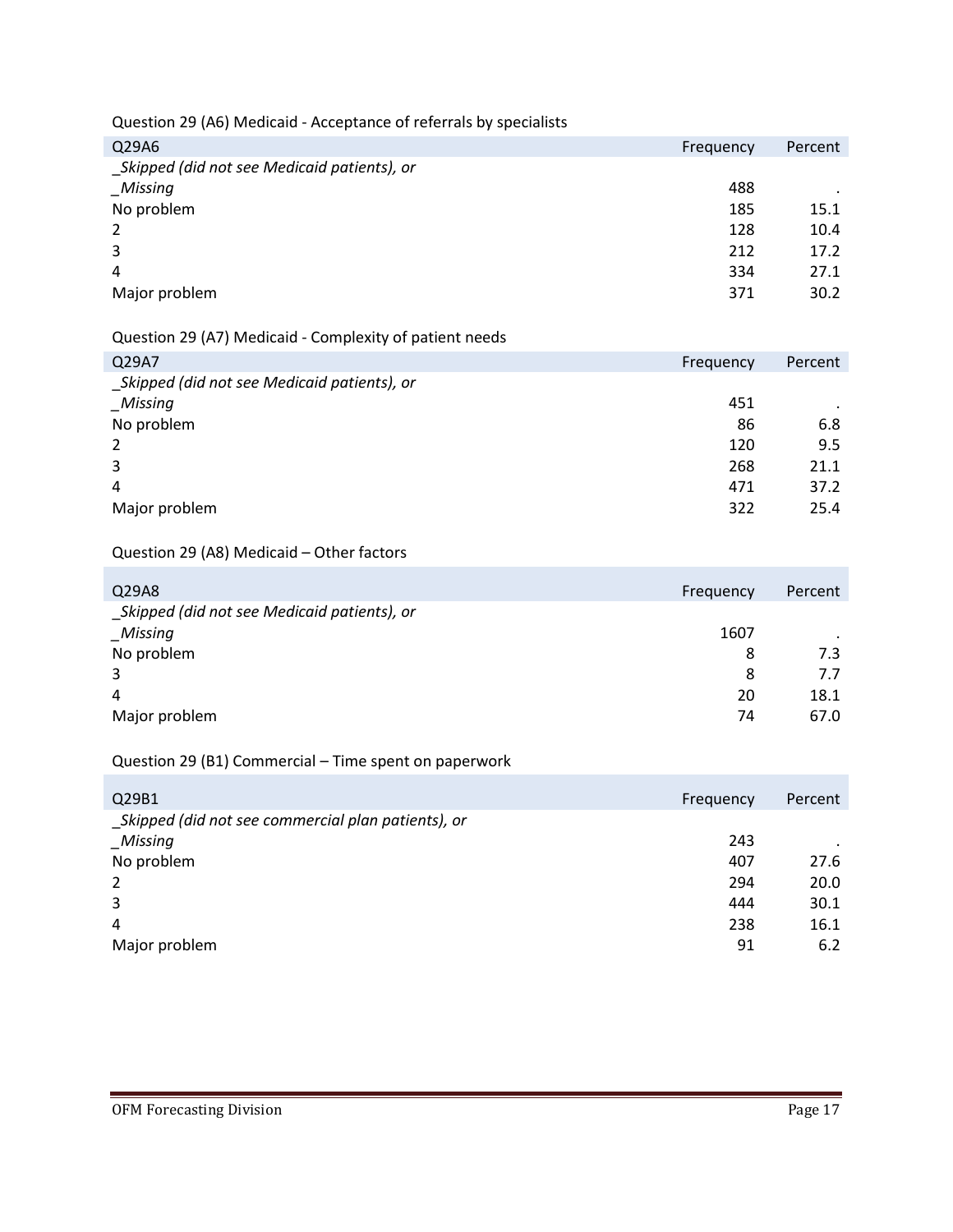Question 29 (B2) Commercial – Waiting time for reimbursement

| Q29B2                                              | Frequency | Percent   |
|----------------------------------------------------|-----------|-----------|
| Skipped (did not see commercial plan patients), or |           |           |
| Missing                                            | 769       | $\bullet$ |
| No problem                                         | 223       | 23.5      |
| 2                                                  | 243       | 25.7      |
| 3                                                  | 342       | 36.1      |
| 4                                                  | 106       | 11.2      |
| Major problem                                      | 34        | 3.6       |
|                                                    |           |           |

Question 29 (B3) Commercial – Reimbursement rate

| Q29B3                                               | Frequency | Percent |
|-----------------------------------------------------|-----------|---------|
| _Skipped (did not see commercial plan patients), or |           |         |
| <b>Missing</b>                                      | 710       |         |
| No problem                                          | 207       | 20.5    |
| 2                                                   | 296       | 29.4    |
| 3                                                   | 327       | 32.5    |
| 4                                                   | 136       | 13.5    |
| Major problem                                       | 41        | 4.0     |

### Question 29 (B4) Commercial – Patient acceptance of treatment options

| Q29B4                                               | Frequency | Percent |
|-----------------------------------------------------|-----------|---------|
| _Skipped (did not see commercial plan patients), or |           |         |
| Missing                                             | 485       |         |
| No problem                                          | 311       | 25.3    |
| 2                                                   | 525       | 42.6    |
| 3                                                   | 336       | 27.3    |
| 4                                                   | 48        | 3.9     |
| Major problem                                       | 12        | 1.0     |

Question 29 (B5) Commercial – Length of patient visit

| Q29B5                                               | Frequency | Percent |
|-----------------------------------------------------|-----------|---------|
| _Skipped (did not see commercial plan patients), or |           |         |
| Missing                                             | 471       |         |
| No problem                                          | 331       | 26.5    |
| 2                                                   | 383       | 30.8    |
| 3                                                   | 382       | 30.7    |
| 4                                                   | 106       | 8.5     |
| Major problem                                       | 44        | 3.6     |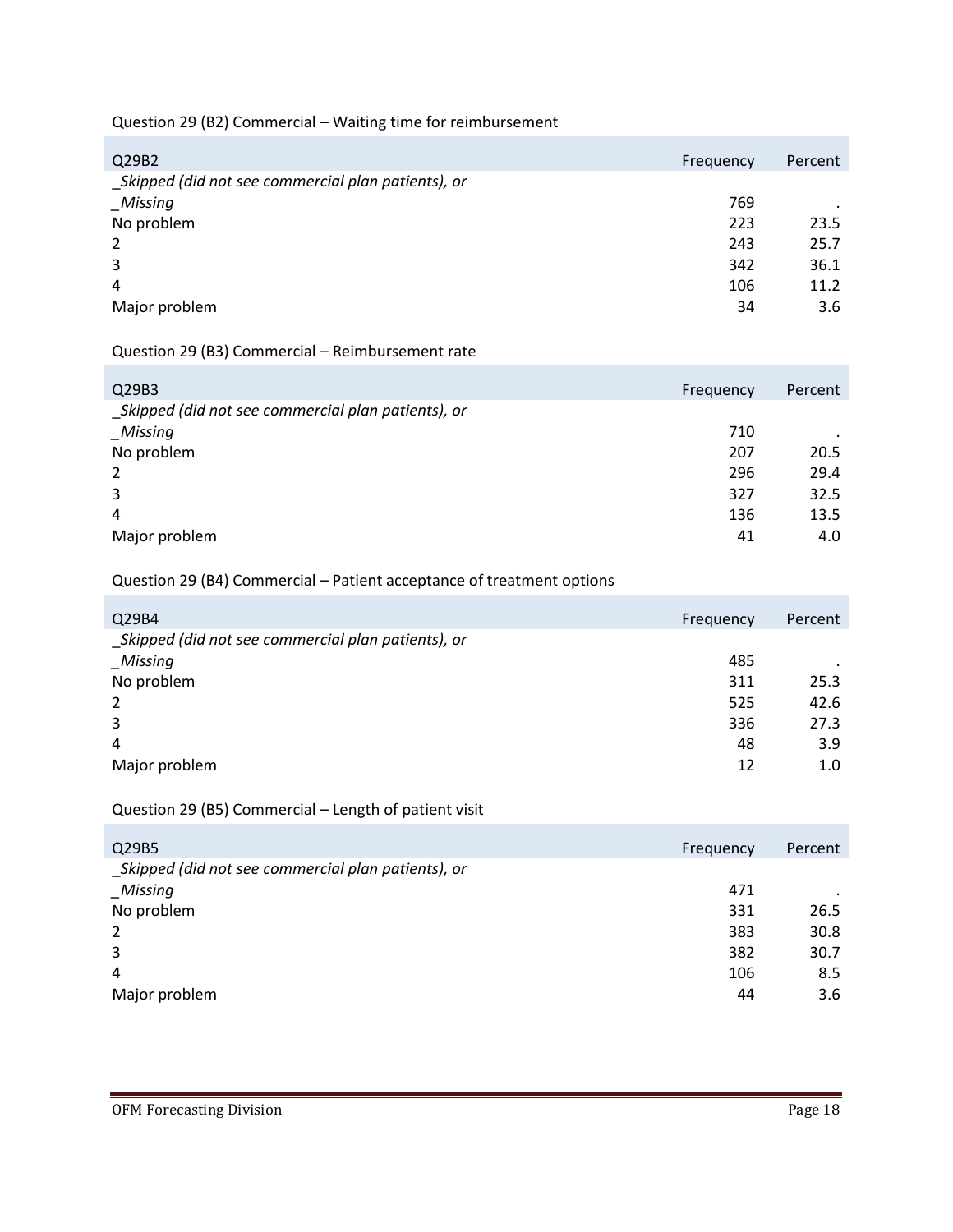### Question 29 (B6) Commercial – Acceptance of referrals by specialists

| Frequency | Percent |
|-----------|---------|
|           |         |
| 484       | $\cdot$ |
| 554       | 44.9    |
| 412       | 33.4    |
| 181       | 14.7    |
| 64        | 5.2     |
| 22        | 1.8     |
|           |         |

### Question 29 (B7) Commercial – Complexity of patient needs

| Q29B7                                              | Frequency | Percent |
|----------------------------------------------------|-----------|---------|
| Skipped (did not see commercial plan patients), or |           |         |
| Missing                                            | 475       |         |
| No problem                                         | 139       | 11.2    |
| 2                                                  | 367       | 29.6    |
| 3                                                  | 522       | 42.0    |
| 4                                                  | 171       | 13.8    |
| Major problem                                      | 43        | 3.5     |

### Question 29 (B8) Commercial – Other factors

| Q29B8                                              | Frequency | Percent |
|----------------------------------------------------|-----------|---------|
| Skipped (did not see commercial plan patients), or |           |         |
| _Missing                                           | 1636      |         |
| No problem                                         | 14        | 17.5    |
| 2                                                  | 20        | 24.8    |
| 3                                                  | 16        | 19.5    |
| 4                                                  | 11        | 14.0    |
| Major problem                                      | 20        | 24.1    |

#### **Section V – Practice History**

### Question 30 - How many years have you practiced as a licensed NP in the U.S.?

| Q <sub>30n</sub>  | Frequency | Percent   |
|-------------------|-----------|-----------|
| Missing           | 10        | $\bullet$ |
| Less than 5 years | 373       | 21.9      |
| 5-9 years         | 300       | 17.6      |
| $10-14$ years     | 341       | 20.0      |
| $15-19$ years     | 263       | 15.4      |
| 20 or more years  | 430       | 25.2      |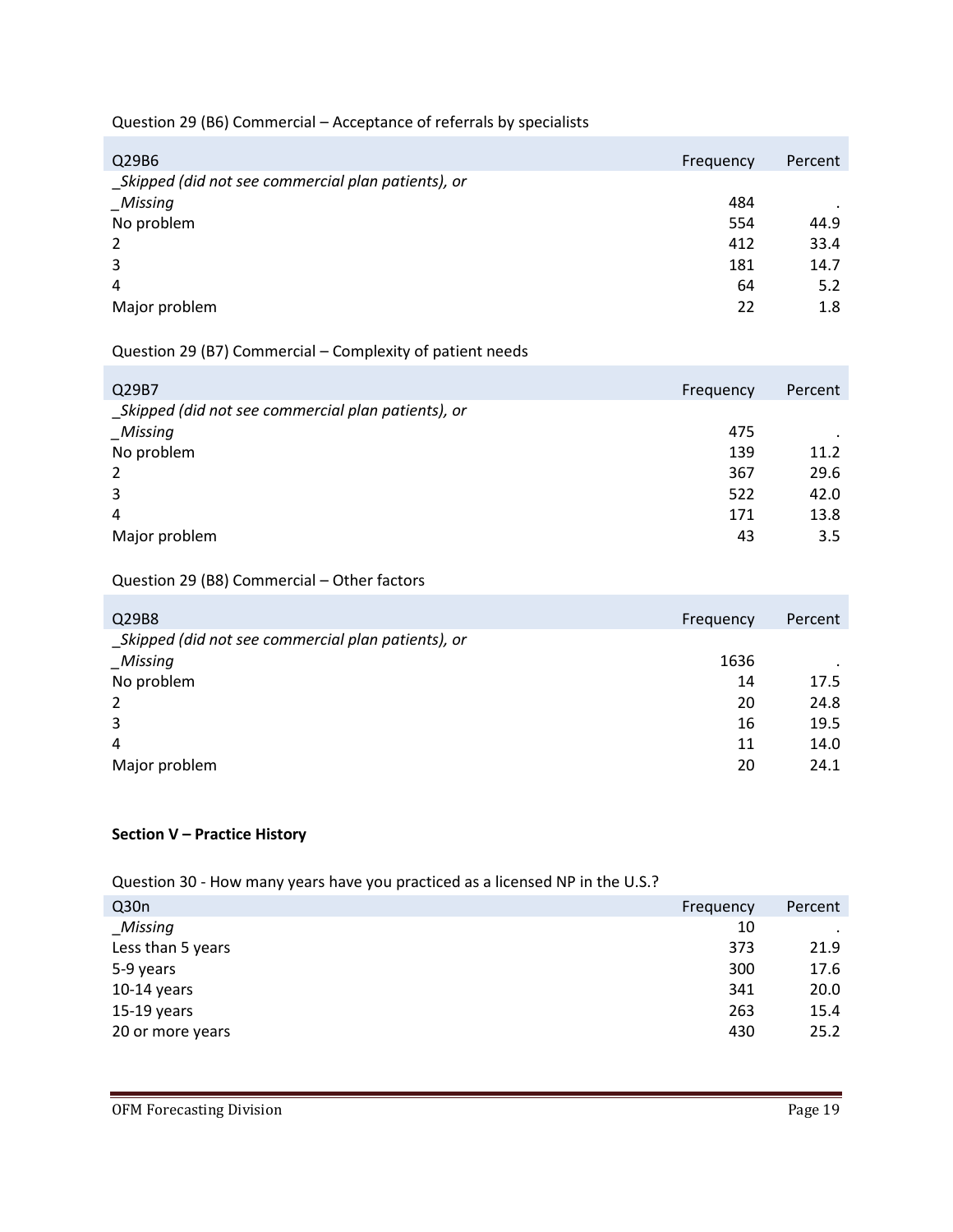Question 31 - How many years have you practiced as a licensed NP in WA?

| Q31n              | Frequency | Percent |
|-------------------|-----------|---------|
| _Missing          | 10        |         |
| Less than 5 years | 473       | 27.7    |
| 5-9 years         | 338       | 19.8    |
| $10-14$ years     | 331       | 19.4    |
| $15-19$ years     | 248       | 14.5    |
| 20 or more years  | 316       | 18.5    |

Question 32 - When do you plan to retire?

| IMP Q32                                                 | Frequency | Percent |
|---------------------------------------------------------|-----------|---------|
| Already retired                                         | 44        | 2.6     |
| Within the next 6 months                                | 15        | 0.9     |
| More than 6 months from now but within the next 2 years | 94        | 5.5     |
| Within the next 3 to 5 years                            | 242       | 14.1    |
| Within the next 6 to 10 years                           | 331       | 19.3    |
| More than 10 years from now                             | 991       | 57.7    |

#### **Section VI – Background**

Question 33 (1) - Did you earn a certificate/award?

| Q33_NP_1    | Frequency | Percent |
|-------------|-----------|---------|
| $\_Missing$ | 16        | $\cdot$ |
| No          | 1604      | 94.3    |
| Yes         | 98        | 5.7     |

Question 33 (2) - Did you earn a Bachelor's degree?

| Q33_NP_2 | Frequency | Percent |
|----------|-----------|---------|
| _Missing | 16        | $\cdot$ |
| No       | 1654      | 97.2    |
| Yes      | 48        | 2.8     |

Question 33 (3) - Did you earn a Master's degree?

| $Q33_NP_3$ | Frequency | Percent                  |
|------------|-----------|--------------------------|
| _Missing   | 16        | <b>Contract Contract</b> |
| No         | 387       | 22.7                     |
| Yes        | 1315      | 77.3                     |

Question 33 (4) - Did you earn a post-Master's certificate?

| Q33_NP_4 | Frequency | Percent          |
|----------|-----------|------------------|
| _Missing | 16        | $\sim$ 100 $\pm$ |
| No       | 1536      | 90.3             |
| Yes      | 166       | 9.7              |

OFM Forecasting Division **Page 20**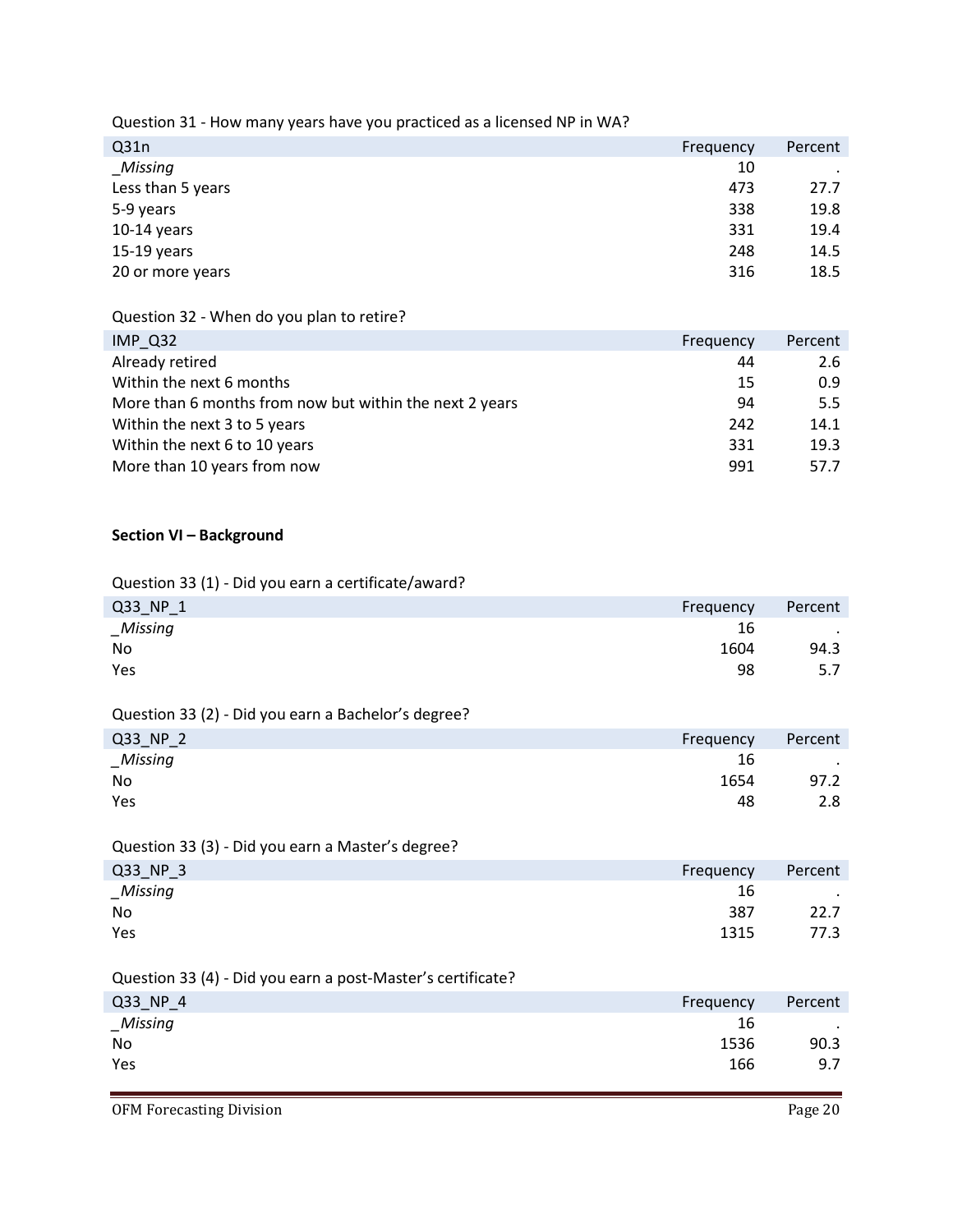Question 33 (5) - Did you earn a Doctorate degree?

| Q33_NP_5    | Frequency | Percent |
|-------------|-----------|---------|
| $\_Missing$ | 16        | $\cdot$ |
| No          | 1626      | 95.6    |
| Yes         | 75        | 4.4     |

Question 34 - In which U.S. state or other country (if outside the U.S.) did you obtain this credential?

| Q34               | Frequency | Percent   |
|-------------------|-----------|-----------|
| Missing           | 194       | $\bullet$ |
| A Foreign Country |           | 0.1       |
| Another US State  | 557       | 36.5      |
| Washington        | 965       | 63.3      |

Question 35 (1) - Were you ever in clinical training in - Washington State

| $Q35_1$ | Frequency | Percent |
|---------|-----------|---------|
| Missing | 22        | $\sim$  |
| No      | 534       | 31.5    |
| Yes     | 1162      | 68.5    |

Question 35 (2) - Were you ever in clinical training in - a rural community

| $Q35_2$  | Frequency | Percent   |
|----------|-----------|-----------|
| _Missing | 22        | $\cdot$ . |
| No       | 964       | 56.9      |
| Yes      | 731       | 43.1      |

Question 35 (3) - Were you ever in clinical training in - an inner-city community

| $Q35_3$ | Frequency | Percent   |
|---------|-----------|-----------|
| Missing | 22        | $\cdot$ . |
| No      | 924       | 54.5      |
| Yes     | 772       | 45.5      |

Question 35 (4) - Were you ever in clinical training in - a predominantly minority community

| Q35_4   | Frequency | Percent |
|---------|-----------|---------|
| Missing | 22        | $\cdot$ |
| No      | 1252      | 73.9    |
| Yes     | 443       | 26.1    |

Question 35 (5) - Were you ever in clinical training in - Were in none of those locations

| $Q35-5$        | Frequency | Percent   |
|----------------|-----------|-----------|
| <b>Missing</b> | 22        | $\cdot$ . |
| No             | 1576      | 93.0      |
| Yes            | 120       | 7.0       |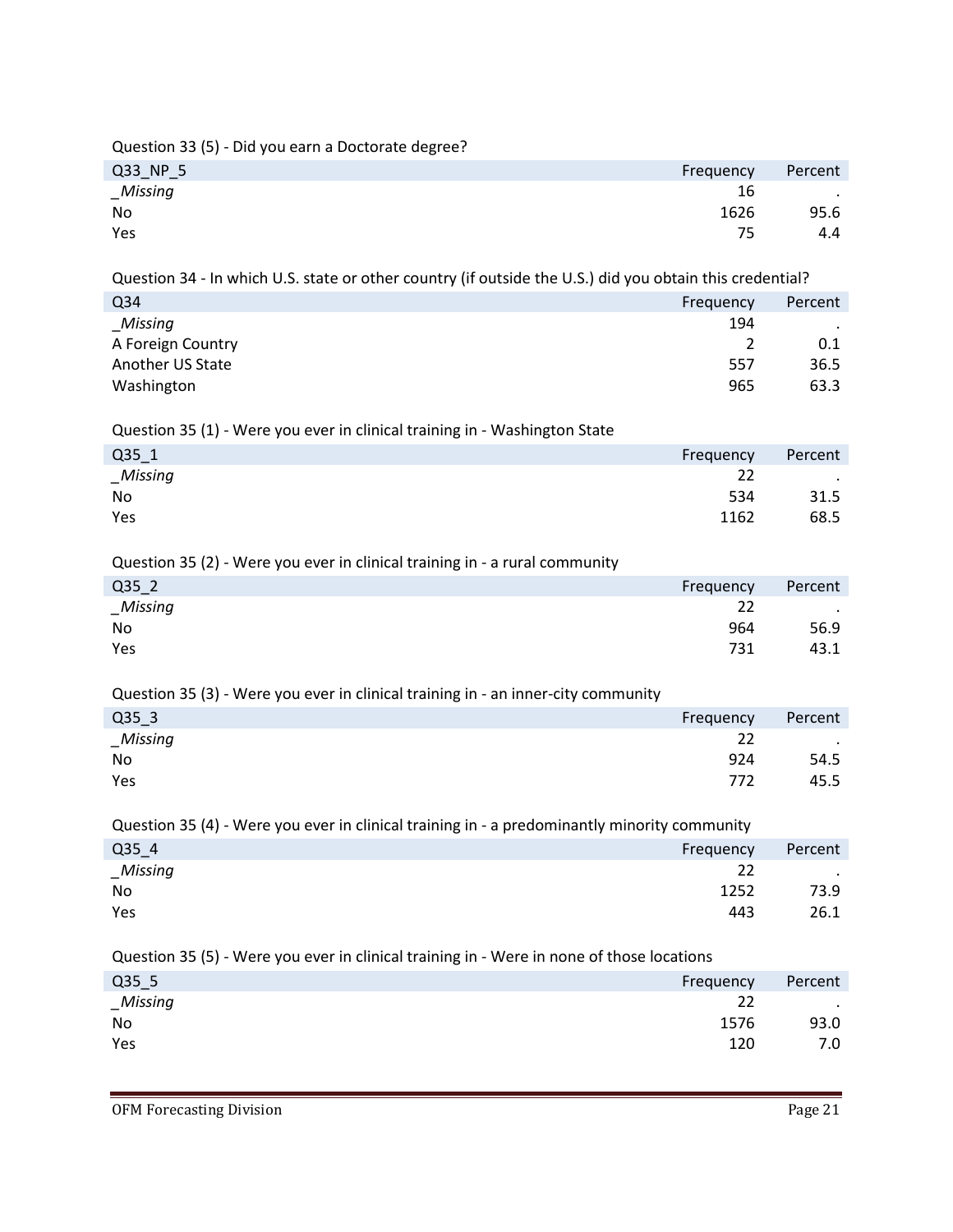| Question 36 - Age                                                                              |           |         |  |
|------------------------------------------------------------------------------------------------|-----------|---------|--|
| Age                                                                                            | Frequency | Percent |  |
| Less than 35                                                                                   | 228       | 13.3    |  |
| 35-49                                                                                          | 543       | 31.6    |  |
| 50-64                                                                                          | 801       | 46.6    |  |
| 65 plus                                                                                        | 145       | 8.5     |  |
| Question 37 - Sex                                                                              |           |         |  |
| Q <sub>37</sub>                                                                                | Frequency | Percent |  |
| Male                                                                                           | 184       | 10.7    |  |
| Female                                                                                         | 1533      | 89.3    |  |
|                                                                                                |           |         |  |
| Question 38 - Are you Hispanic, Spanish, or Latino?                                            |           |         |  |
| Q <sub>38</sub>                                                                                | Frequency | Percent |  |
| $_M$ issing                                                                                    | 27        |         |  |
| Yes                                                                                            | 35        | 2.1     |  |
| No                                                                                             | 1655      | 97.9    |  |
|                                                                                                |           |         |  |
| Question 39 (1) - What race do you consider yourself to be - White?                            |           |         |  |
| Q39 1                                                                                          | Frequency | Percent |  |
| $_M$ issing                                                                                    | 47        |         |  |
| No                                                                                             | 98        | 5.9     |  |
| Yes                                                                                            | 1571      | 94.1    |  |
| Question 39 (2) - What race do you consider yourself to be - Black or African American?        |           |         |  |
| Q39 2                                                                                          | Frequency | Percent |  |
| $_M$ issing                                                                                    | 47        |         |  |
| No                                                                                             | 1643      | 98.4    |  |
| Yes                                                                                            | 26        | 1.6     |  |
|                                                                                                |           |         |  |
| Question 39 (3) - What race do you consider yourself to be - Asian or Pacific Islander?        |           |         |  |
| Q39_3                                                                                          | Frequency | Percent |  |
| _Missing                                                                                       | 47        |         |  |
| No                                                                                             | 1594      | 95.5    |  |
| Yes                                                                                            | 75        | 4.5     |  |
| Question 39 (4) - What race do you consider yourself to be - American Indian or Alaska Native? |           |         |  |
| Q39_4                                                                                          | Frequency | Percent |  |
| $_M$ issing                                                                                    | 47        |         |  |
| No                                                                                             | 1647      | 98.6    |  |
| Yes                                                                                            | 23        | 1.4     |  |
|                                                                                                |           |         |  |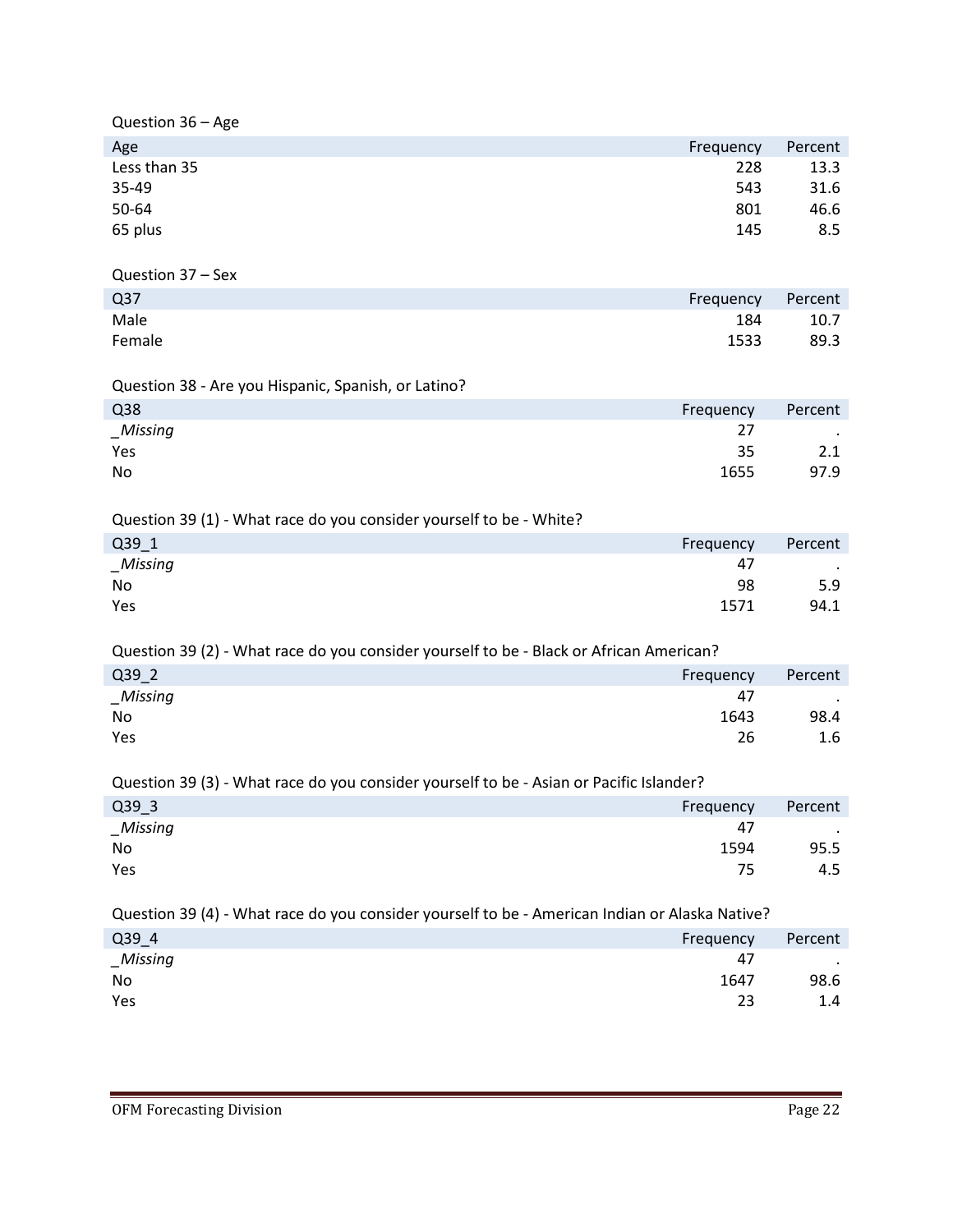Question 39 (5) - What race do you consider yourself to be - Other?

| Q39_5    | Frequency | Percent |
|----------|-----------|---------|
| _Missing | 46        | $\sim$  |
| No       | 1641      | 98.2    |
| Yes      | 30        | 1.8     |

Question 40 - Languages you feel comfortable communicating in for most clinical purposes?

| Q40x                             | Frequency | Percent |
|----------------------------------|-----------|---------|
| Missing                          | 24        |         |
| English Only                     | 1285      | 75.9    |
| English and Spanish              | 279       | 16.5    |
| English and Spanish and Other(s) | 23        | 1.4     |
| English and non-Spanish Other(s) | 106       | 6.2     |

Question 41 - Are you a participating provider of any provider networks (including HMOs) in Washington?

| _           |           |           |
|-------------|-----------|-----------|
| Q41         | Frequency | Percent   |
| $\_Missing$ | 106       | $\bullet$ |
| Yes         | 1110      | 68.9      |
| No          | 501       | 31.1      |
|             |           |           |

Question 42 – Region of Residence

| SPS_10region_home       | Frequency | Percent |
|-------------------------|-----------|---------|
| _ Missing               | 10        |         |
| <b>CLARK</b>            | 75        | 4.4     |
| <b>EAST BALANCE</b>     | 152       | 8.9     |
| <b>KING</b>             | 529       | 31.0    |
| <b>NORTH SOUND</b>      | 119       | 6.9     |
| OTHER PUGET SOUND METRO | 136       | 8.0     |
| <b>PIERCE</b>           | 148       | 8.7     |
| <b>SNOHOMISH</b>        | 130       | 7.6     |
| <b>SPOKANE</b>          | 168       | 9.9     |
| <b>WEST BALANCE</b>     | 146       | 8.6     |
| YAKIMA - TRI CITIES     | 105       | 6.1     |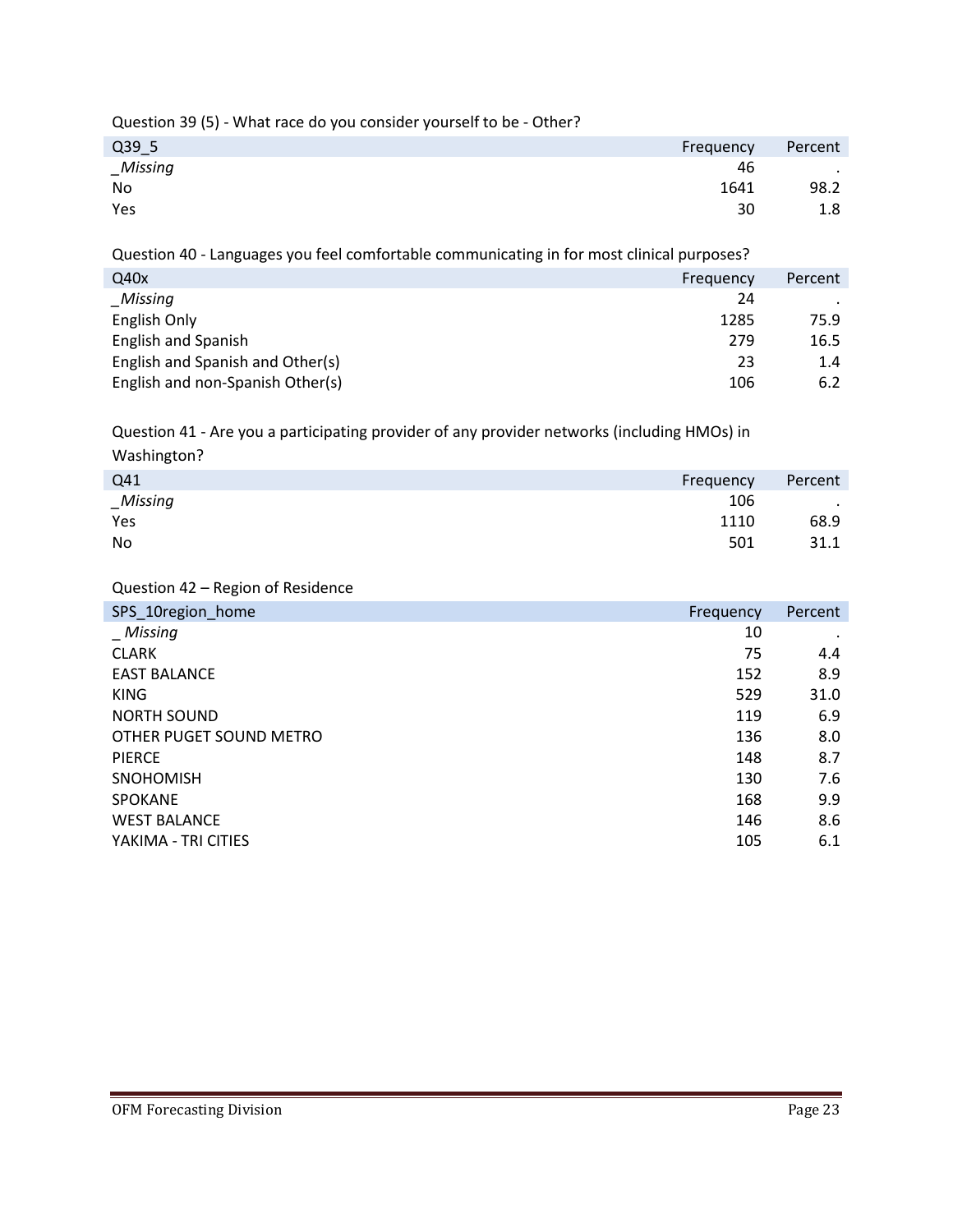**Appendix A.** *Questionnaire for 2012 Washington State Primary Care Nurse Practitioner Survey*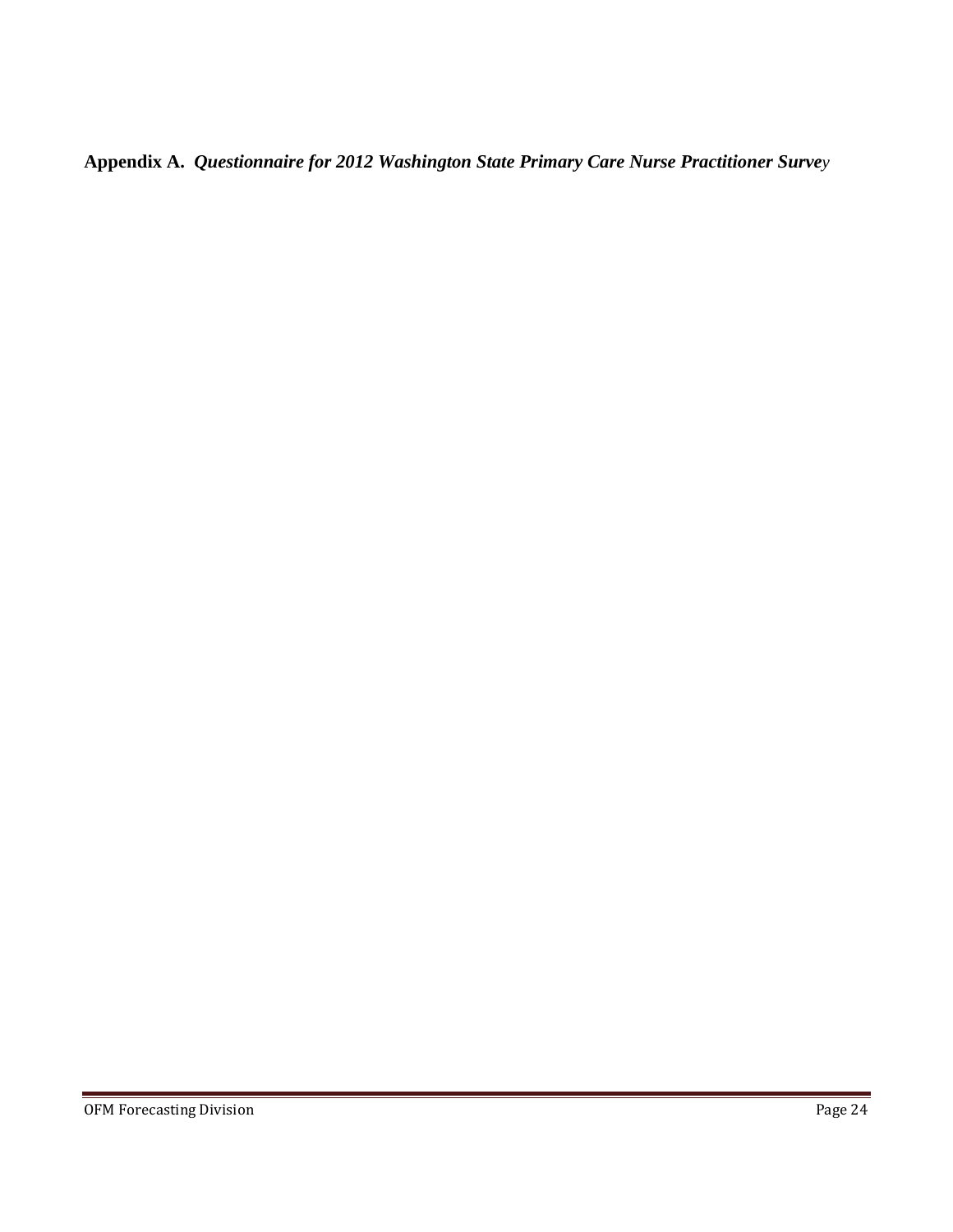

# **Washington State Survey of Advanced Registered Nurse Practitioners**

*For your convenience, you can fill out this survey online at www.waofmsurvey.com or call the Gilmore Research Group at (866) 722-3134 to complete the survey over the phone. You will need your unique ID, which is printed on the back page of this survey.*

 $\mathbf{I}$ 

|                                                                                                                                                                                                                                                                                                                                                            | Q05. Where are your main practice site and secondary                                                                                                                                                                                                |  |  |  |  |
|------------------------------------------------------------------------------------------------------------------------------------------------------------------------------------------------------------------------------------------------------------------------------------------------------------------------------------------------------------|-----------------------------------------------------------------------------------------------------------------------------------------------------------------------------------------------------------------------------------------------------|--|--|--|--|
| <b>PRACTICE STATUS AND SPECIALTY</b>                                                                                                                                                                                                                                                                                                                       | practice site (if applicable) in Washington located?                                                                                                                                                                                                |  |  |  |  |
| Q01. Do you currently provide any direct care for ambulatory<br>patients? PLEASE CIRCLE ONE<br>1. Yes<br>2. No (IF "NO", SKIP TO QUESTION Q30)                                                                                                                                                                                                             | Main Site<br><b>Secondary Site</b><br>City:<br>1.<br>ZIP code:<br>2.                                                                                                                                                                                |  |  |  |  |
| Q02. Do you currently provide direct patient care only in<br>Washington, both in and outside Washington, or only outside<br>Washington? PLEASE CIRCLE ONE<br>Only in Washington<br>1.<br>Both in and outside Washington<br>2.<br>Only outside Washington (IF "ONLY OUTSIDE<br>3.<br>WASHINGTON", SKIP TO QUESTION Q30)                                     | Q06. Does your main practice site in Washington mostly<br>provide primary care?<br>1.<br>Yes<br>2.<br>No<br>Q07. Which ONE of the following best describes your main<br>practice site in Washington?                                                |  |  |  |  |
| Q03. Considering the direct patient care you provide, which<br>of the following best describes your main practice activities?<br>(Check only ONE.)<br>Primary/Generalist care (e.g. primary care<br>1.<br>ambulatory clinic)<br>Specialized care (e.g. cardiac intensive care or<br>2.<br>psychiatric care) (IF "SPECIALIZED CARE, SKIP TO<br>QUESTION 30) | 1. Private office/clinic<br>Hospital outpatient clinic<br>2.<br>HMO medical center<br>3.<br>Federally Qualified Health Center (FQHC)<br>4.<br>Certified Rural Health Clinic (RHC)<br>5.<br>6.<br>Other office or clinic not listed above (DESCRIBE) |  |  |  |  |
| Q03A. What specialty most closely corresponds to your<br>practice position as a nurse practitioner? (Select only one)                                                                                                                                                                                                                                      | Q08. How many providers, including yourself (where<br>applicable), in each of the following categories provide care<br>at your main practice site in Washington? (USE ZERO IF<br>THERE IS NO ONE AT THIS SITE IN THAT CATEGORY.)                    |  |  |  |  |
| Adult health<br>1.<br>Family health<br>2.<br>Pediatrics<br>3.<br>Women's health<br>4.<br>5.<br>Geriatrics<br>6.<br>Other<br>(specify                                                                                                                                                                                                                       | Number<br>of<br><b>Providers</b><br><b>Family Medicine Physicians</b><br>1.<br><b>General Practice Physicians</b><br>2.<br>General Internal Medicine Physicians<br>3.<br><b>General Pediatricians</b><br>4.                                         |  |  |  |  |
| <b>PRACTICE SITE IN WASHINGTON</b><br>In the following few questions, the term "main practice site in<br>Washington" refers to (1) the practice site in Washington if<br>you only work at one site in Washington, or (2) the practice<br>site in Washington where you work the most hours if you                                                           | General OB/GYNs<br>5.<br><b>General Geriatricians</b><br>6.<br>ARNPs (not CNM)<br>7.<br>Physician Assistants<br>8.<br><b>Licensed Midwives</b><br>9.<br>10. Certified Nurse Midwives (CNM-ARNP)                                                     |  |  |  |  |
| work at more than one site in Washington.<br>Q04. At how many sites in Washington do you provide direct<br>patient care?<br>Number of sites:                                                                                                                                                                                                               | Q09. Do you refer patients to hospitals?<br>1. Yes<br>No (IF "NO", SKIP TO QUESTION Q12)<br>2.                                                                                                                                                      |  |  |  |  |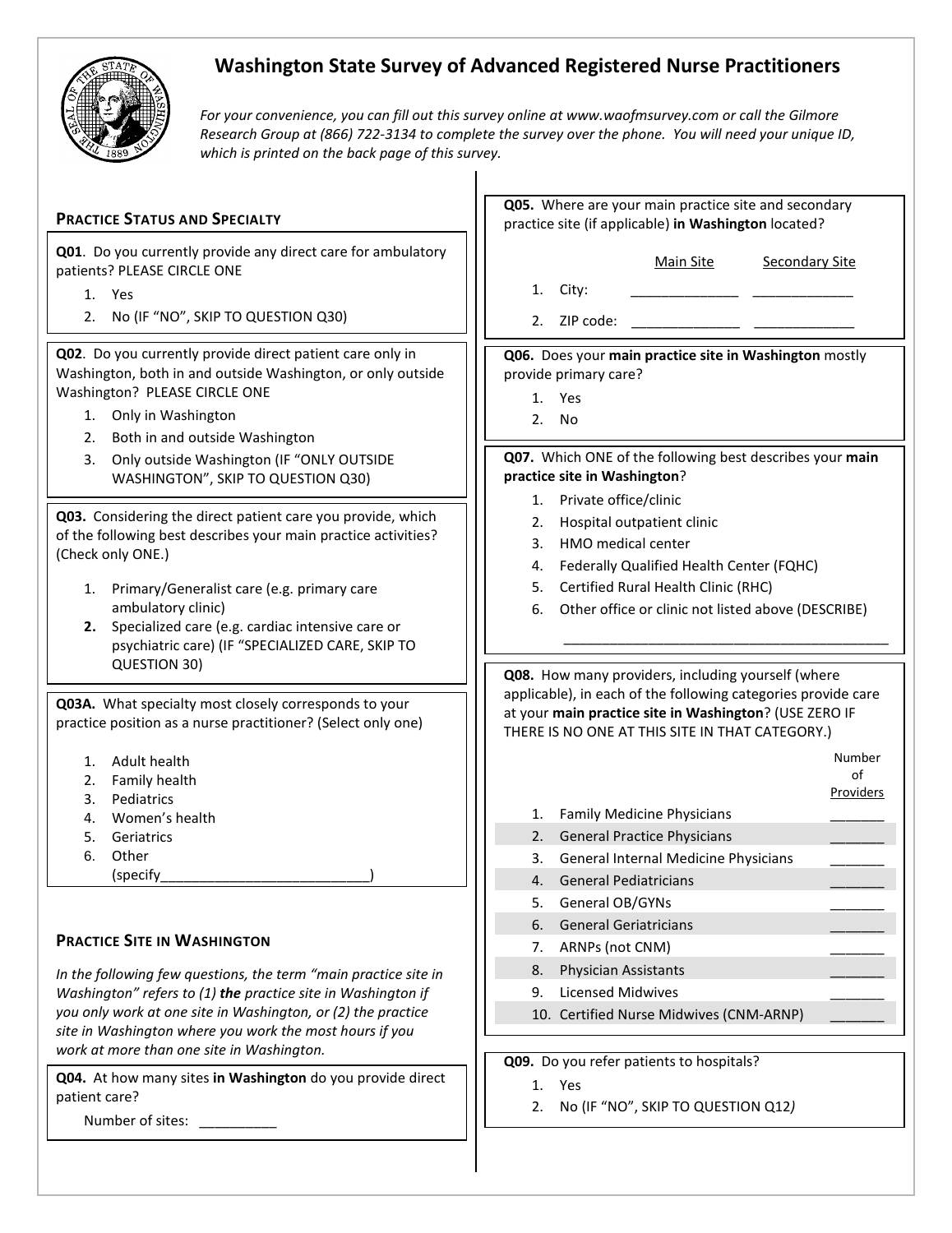| Q10. Is the hospital where you refer the largest number of<br>your patients located in Washington?<br>1. Yes<br>2. No                                                                                                                                                                   | Q16. Did you start practicing in Washington before 2011?<br>1. Yes (SKIP TO QUESTION Q18)<br>2. No.                                                                                                                                          |
|-----------------------------------------------------------------------------------------------------------------------------------------------------------------------------------------------------------------------------------------------------------------------------------------|----------------------------------------------------------------------------------------------------------------------------------------------------------------------------------------------------------------------------------------------|
| Q11. Thinking about hospitals in Washington, please provide<br>the name and the city of the hospital where you refer the<br>most patients. Check the "N/A" box if you refer all your<br>patients out of Washington.<br>City:<br>$\Box$ N/A - I refer all my patients out of Washington. | Q17. Please circle the year and month you first started<br>practicing in Washington?<br>2012<br>Year:<br>2011<br>Jan Feb Mar Apr May Jun<br>Month:<br>Jul Aug Sep Oct Nov Dec                                                                |
|                                                                                                                                                                                                                                                                                         | <b>PATIENT SERVICE</b>                                                                                                                                                                                                                       |
| <b>PRACTICE ACTIVITIES</b><br>Q12. During your last typical work week, approximately how<br>many hours did you spend on the following nurse practitioner<br>activities at all your practice sites in Washington? Do not<br>include on-call time.                                        | Q18. During 2011 at all your practice sites in Washington,<br>what was your patient panel size if applicable or about how<br>many unique patients did you provide care for? Your best<br>estimate is fine.<br>Number of patients: __________ |
| Hours<br>1.<br>Direct patient care<br>Includes: seeing patients, reviewing<br>tests, preparing for and performing<br>procedures, providing other related                                                                                                                                | Q19. Approximately what percent of these patients were<br>covered by Medicaid only?<br>Percent Medicaid only: ___________                                                                                                                    |
| patient care services                                                                                                                                                                                                                                                                   | Q20. Are you yourself currently accepting any new patients<br>at your main practice site in Washington?                                                                                                                                      |
| Administration of clinical practice<br>2.<br>Other nurse practitioner activities<br>3.                                                                                                                                                                                                  | 1. Yes                                                                                                                                                                                                                                       |
| 4. Total hours (ADD ITEMS 1-3)                                                                                                                                                                                                                                                          | 2. No (SKIP TO QUESTION Q23)                                                                                                                                                                                                                 |
| Q13. Thinking about the time you spent on direct patient care<br>during your last typical work week in Washington, how much<br>of that time was spent on providing primary care?<br>1. All                                                                                              | Q21. Currently, about how many more new patients do you<br>yourself plan to accept at this site?<br>Number of new patients: __________                                                                                                       |
| 2.<br>Most                                                                                                                                                                                                                                                                              | Q22. Of the total new patients you plan to accept, about how                                                                                                                                                                                 |
| About half<br>3.<br>Less than half<br>4.                                                                                                                                                                                                                                                | many Medicaid patients would you be willing to accept?                                                                                                                                                                                       |
| 5.<br>None                                                                                                                                                                                                                                                                              | All<br>1.<br>2.<br>Most                                                                                                                                                                                                                      |
| Q14. During your last typical work week, approximately how                                                                                                                                                                                                                              | About half<br>3.                                                                                                                                                                                                                             |
| many hours did you spend on the following nurse practitioner                                                                                                                                                                                                                            | Less than half<br>4.                                                                                                                                                                                                                         |
| activities at all your practice sites outside Washington? Do<br>not include on-call time. Check the "N/A" box if you do not                                                                                                                                                             | 5.<br>None                                                                                                                                                                                                                                   |
| practice outside Washington.                                                                                                                                                                                                                                                            | Q23. Are you yourself accepting any new patients at any                                                                                                                                                                                      |
| Hours                                                                                                                                                                                                                                                                                   | other practice sites in Washington? Check the box for "N/A"<br>box if you practice at only one site in Washington.                                                                                                                           |
| Direct patient care<br>1.                                                                                                                                                                                                                                                               | 1. Yes                                                                                                                                                                                                                                       |
| Administration of clinical practice<br>2.<br>Other nurse practitioner activities<br>3.                                                                                                                                                                                                  | No (SKIP TO QUESTION Q25)<br>2.                                                                                                                                                                                                              |
| Total hours (ADD ITEMS 1-3)<br>4.                                                                                                                                                                                                                                                       | $\Box$ N/A - I only practice at one site. (SKIP TO QUESTION                                                                                                                                                                                  |
| $\Box$ N/A - I do not practice outside Washington.                                                                                                                                                                                                                                      | Q <sub>25</sub>                                                                                                                                                                                                                              |
| Q15. Approximately how many weeks did you work as a nurse<br>practitioner in 2011? (Do not include time spent at<br>professional conferences, military service, vacation, and other<br>absences.)<br>Number of weeks:                                                                   | Q24. Are you yourself accepting any new Medicaid patients<br>at any of the other practice sites in Washington?<br>1.<br>Yes<br>2. No                                                                                                         |
|                                                                                                                                                                                                                                                                                         |                                                                                                                                                                                                                                              |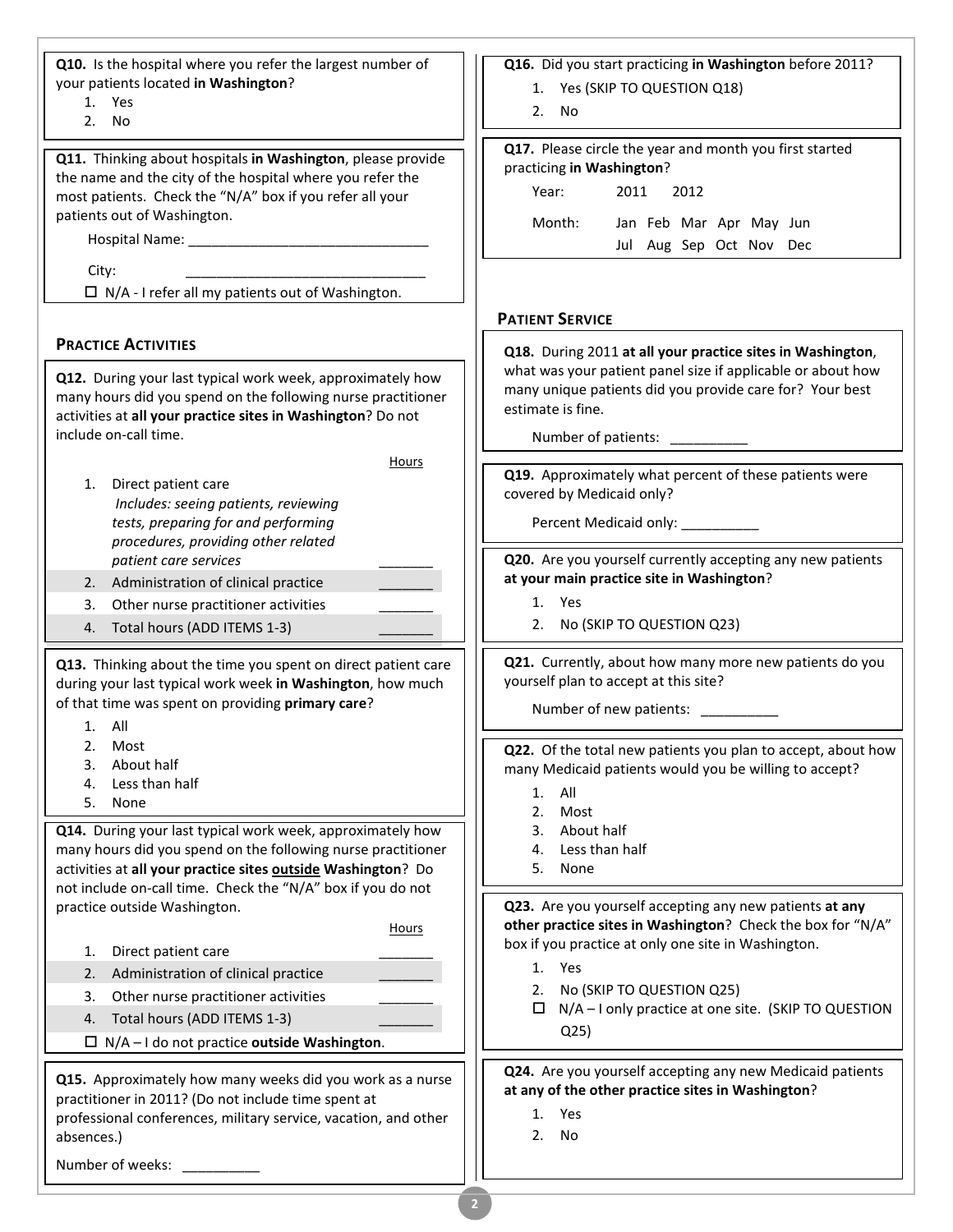| Q25. Thinking about all your practice sites in Washington, during your last typical week of work, how many patient visits did you<br>personally have in each of the following settings? Your best estimate is fine.                                                                                                                                                                   |                                                |                                                      |                          |                    |   |                                    |                |                |                                 |    |  |
|---------------------------------------------------------------------------------------------------------------------------------------------------------------------------------------------------------------------------------------------------------------------------------------------------------------------------------------------------------------------------------------|------------------------------------------------|------------------------------------------------------|--------------------------|--------------------|---|------------------------------------|----------------|----------------|---------------------------------|----|--|
| Please count as one visit each time you saw a patient or provided a telemedicine consultation (e.g. telephone and email in lieu of an<br>office visit) to a patient. Circle "N/A" if the category does not apply to you (for instance, you don't do hospital rounds).                                                                                                                 |                                                |                                                      |                          |                    |   |                                    |                |                |                                 |    |  |
|                                                                                                                                                                                                                                                                                                                                                                                       | 1. Visits in the office and outpatient clinics |                                                      |                          |                    |   | <b>Visits</b>                      | N/A            |                |                                 |    |  |
| 2.                                                                                                                                                                                                                                                                                                                                                                                    | Visits on hospital rounds                      |                                                      |                          |                    |   | <b>Visits</b>                      | N/A            |                |                                 |    |  |
| 3.                                                                                                                                                                                                                                                                                                                                                                                    | Visits in nursing homes and patients' homes    |                                                      |                          |                    |   | <b>Visits</b>                      | N/A            |                |                                 |    |  |
| 4.                                                                                                                                                                                                                                                                                                                                                                                    | Telephone consultations                        | N/A<br><b>Visits</b>                                 |                          |                    |   |                                    |                |                |                                 |    |  |
| 5.                                                                                                                                                                                                                                                                                                                                                                                    | Email/Other electronic consultations           |                                                      |                          |                    |   | <b>Visits</b>                      | N/A            |                |                                 |    |  |
| Q26. Do you normally see patients in early morning, evening, or weekend hours at your main practice site in Washington?<br>1. Yes<br>2. No                                                                                                                                                                                                                                            |                                                |                                                      |                          |                    |   |                                    |                |                |                                 |    |  |
| Q27. Do you have a need for interpreter services for your patients at your main practice site in Washington?<br>1. Yes<br>No (IF"NO", SKIP TO QUESTION Q29)<br>2.                                                                                                                                                                                                                     |                                                |                                                      |                          |                    |   |                                    |                |                |                                 |    |  |
| Q28. Do you have adequate access to interpreter services at your main practice site in Washington?<br>1. Yes<br>2. No                                                                                                                                                                                                                                                                 |                                                |                                                      |                          |                    |   |                                    |                |                |                                 |    |  |
| Q29. On the scale of 1 to 5, where 1 means "No Problem" and 5 means "Major Problem," please rate each factor listed on the left of<br>the table below in terms of how they affect your practice for Medicaid patients and commercial plan patients. Check the "N/A" box<br>under "Medicaid Patients" or "Commercial Plan Patients" if you do not see patients covered by that source. |                                                |                                                      |                          |                    |   |                                    |                |                |                                 |    |  |
|                                                                                                                                                                                                                                                                                                                                                                                       |                                                |                                                      | <b>Medicaid Patients</b> |                    |   |                                    |                |                | <b>Commercial Plan Patients</b> |    |  |
|                                                                                                                                                                                                                                                                                                                                                                                       |                                                | $N/A - I$ do not see patients                        |                          |                    |   | $\Box$ N/A - I do not see patients |                |                |                                 |    |  |
|                                                                                                                                                                                                                                                                                                                                                                                       |                                                | covered by Medicaid.<br>covered by commercial plans. |                          |                    |   |                                    |                |                |                                 |    |  |
| CIRCLE A NUMBER FROM 1 THROUGH 5 IN EACH RECTANGLE WHERE<br>1 MEANS "NO PROBLEM" AND 5 MEANS "MAJOR PROBLEM".                                                                                                                                                                                                                                                                         |                                                |                                                      |                          |                    |   |                                    |                |                |                                 |    |  |
| Time spent on paperwork<br>1.                                                                                                                                                                                                                                                                                                                                                         | $\mathbf{1}$                                   | $\overline{2}$                                       | 3                        | 4                  | 5 | $\mathbf{1}$                       | $\overline{2}$ | 3              | 4                               | 5  |  |
| Waiting time for reimbursement<br>2.                                                                                                                                                                                                                                                                                                                                                  | 1                                              | $\mathbf{2}$                                         | $\overline{3}$           | $\mathbf{\Lambda}$ | 5 | $\mathbf{1}$                       | $\overline{2}$ | $\mathbf{R}$   | Δ                               | 5. |  |
| Reimbursement rate<br>3.                                                                                                                                                                                                                                                                                                                                                              | $\mathbf{1}$                                   | $\overline{2}$                                       | 3                        | 4                  | 5 | $\mathbf{1}$                       | $\overline{2}$ | 3              | 4                               | 5  |  |
| Patient acceptance of treatment options<br>4.                                                                                                                                                                                                                                                                                                                                         | $\mathbf{1}$                                   | $\overline{2}$                                       | $\overline{3}$           | 4                  | 5 | $\mathbf{1}$                       | $2^{\circ}$    | $\mathbf{3}$   | 4                               | 5  |  |
| Length of patient visit<br>5.                                                                                                                                                                                                                                                                                                                                                         | 1                                              | $\overline{2}$                                       | 3                        | 4                  | 5 | $\mathbf{1}$                       | $\overline{2}$ | 3              | 4                               | 5  |  |
| Acceptance of referrals by specialists<br>6.                                                                                                                                                                                                                                                                                                                                          | $\mathbf{1}$                                   | $2^{\circ}$                                          | 3                        | 4                  | 5 | $\mathbf{1}$                       | $2^{\circ}$    | $\overline{3}$ | $\overline{4}$                  | 5  |  |
| Complexity of patient needs<br>7.                                                                                                                                                                                                                                                                                                                                                     | $\mathbf{1}$                                   | $\overline{2}$                                       | 3                        | 4                  | 5 | $\mathbf{1}$                       | $\overline{2}$ | 3              | 4                               | 5. |  |
| Other (DESCRIBE): ________________<br>8.                                                                                                                                                                                                                                                                                                                                              |                                                |                                                      |                          |                    |   |                                    |                |                |                                 |    |  |
|                                                                                                                                                                                                                                                                                                                                                                                       | $\mathbf{1}$                                   | $\overline{2}$                                       | 3                        | 4                  | 5 | $\mathbf{1}$                       | $\overline{2}$ | 3              | 4                               | 5  |  |
|                                                                                                                                                                                                                                                                                                                                                                                       |                                                |                                                      |                          |                    |   |                                    |                |                |                                 |    |  |

#### **PRACTICE HISTORY**

**Q30.** How many total years have you practiced as an Advanced Registered Nurse Practitioner in the U.S.?

Number of Years: \_\_\_\_\_\_\_\_\_\_\_

**Q31.** How many total years have you practiced as an Advanced Registered Nurse Practitioner **in Washington**?

Number of Years: \_\_\_\_\_\_\_\_\_\_\_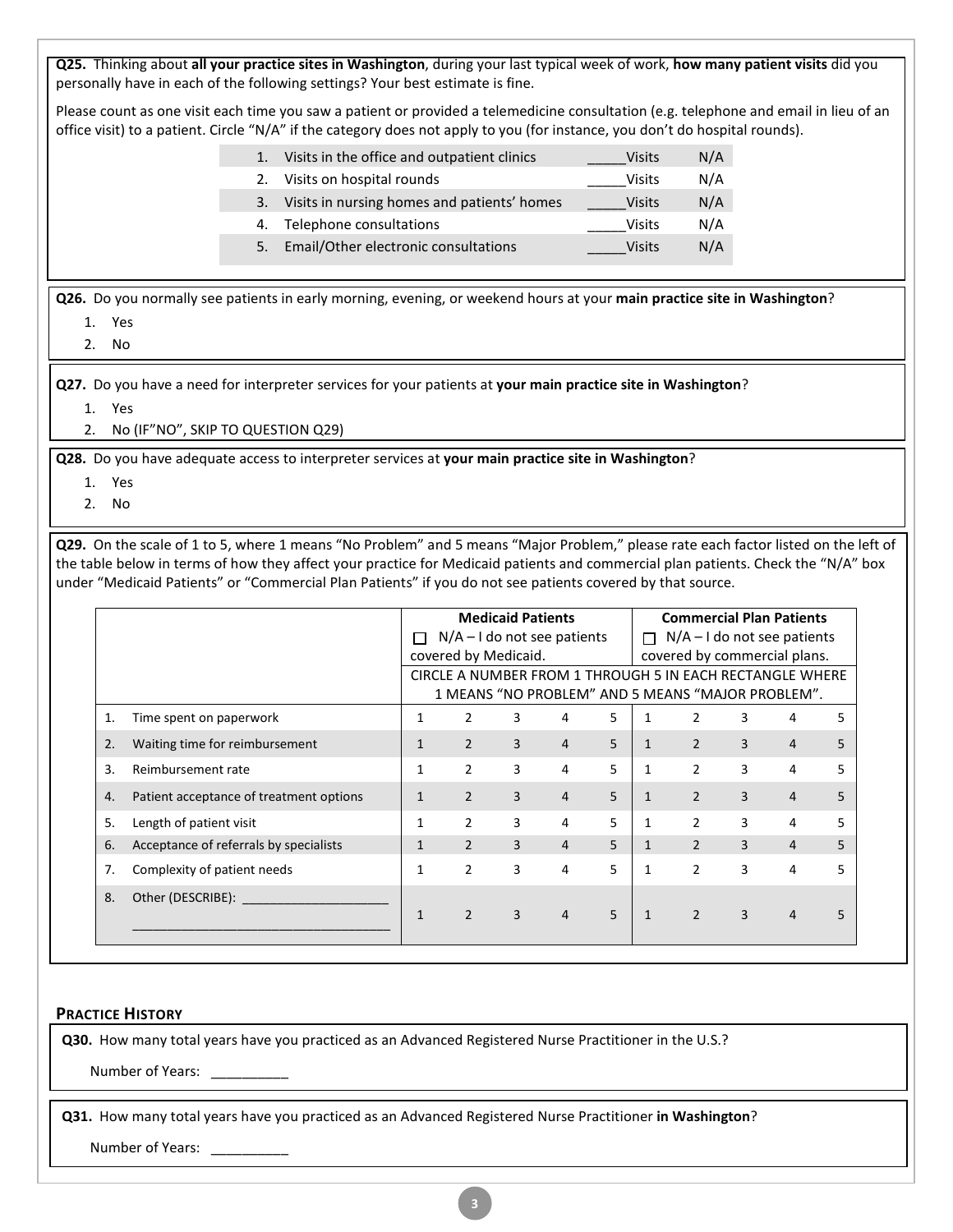| Q32. When do you plan to retire?                                                                           | Q39. What race do you consider yourself to be? PLEASE         |
|------------------------------------------------------------------------------------------------------------|---------------------------------------------------------------|
| 1. Already retired                                                                                         | CIRCLE ALL THAT APPLY.                                        |
| Within the next 6 months<br>2.                                                                             | 1. White                                                      |
| More than 6 months from now but within the next 2<br>3.                                                    | <b>Black or African American</b><br>2.                        |
| years                                                                                                      | Asian or Pacific Islander<br>3.                               |
| Within the next 3 to 5 years<br>4.                                                                         | 4. American Indian or Alaska Native                           |
|                                                                                                            | 5.<br>Other (DESCRIBE)                                        |
| Within the next 6 to 10 years<br>5.                                                                        |                                                               |
| More than 10 years from now<br>6.                                                                          |                                                               |
| Don't know/Not sure<br>7.                                                                                  | Don't know<br>6.                                              |
| <b>BACKGROUND</b>                                                                                          | Q40. In addition to English, what languages do you feel       |
| Q33. What formal education program did you complete after                                                  | comfortable communicating in for most clinical purposes?      |
| your education as an RN that prepared you as an Advanced                                                   | CIRCLE ALL THAT APPLY.                                        |
| Registered Nurse Practitioner?                                                                             |                                                               |
|                                                                                                            | 1. None (English only)                                        |
| 1. Certificate/award                                                                                       | Spanish<br>2.                                                 |
| Bachelor's degree<br>2.                                                                                    | Other language(s) (SPECIFY)<br>3.                             |
| Master's degree<br>3.                                                                                      |                                                               |
| Post-Master's certificate<br>4.                                                                            |                                                               |
| 5.<br>Doctorate                                                                                            | Q41. Are you a participating provider of any provider         |
|                                                                                                            | networks (including HMOs) in Washington?                      |
| Q34. In which U.S. state or other country (if outside the U.S.)                                            | 1. Yes                                                        |
| did you obtain this credential?                                                                            | <b>No</b><br>2.                                               |
| 1. U.S. State (USE STATE ABBREVIATION)                                                                     |                                                               |
| Other country (GIVE COUNTRY NAME)<br>2.                                                                    | Q42. Do you currently reside in Washington State?             |
|                                                                                                            | 1. Yes <b>Nome ZIP Code:</b>                                  |
|                                                                                                            | 2. No <b>No</b> Home State:                                   |
| Q35. Did your clinical training take place in any of the<br>following places? PLEASE CIRCLE ALL THAT APPLY |                                                               |
|                                                                                                            |                                                               |
| 1. Washington State                                                                                        | (Q43 is left blank intentionally.)                            |
| 2. A rural community                                                                                       | Q44. Would you be interested in being on a focus group        |
| 3. An inner-city community                                                                                 | panel to provide in-depth input on your primary care practice |
| A predominantly minority community<br>4.                                                                   | experience and how the federal Affordable Care Act (ACA)      |
| 5. None of the above                                                                                       | may reshape it, if OFM receives funding to hold one?          |
|                                                                                                            | 1. Yes                                                        |
| Q36. What is your year of birth?                                                                           | $\blacktriangleright$ Please provide your contact information |
|                                                                                                            |                                                               |
| Q37. What is your sex?                                                                                     |                                                               |
| 1. Male                                                                                                    |                                                               |
| 2. Female                                                                                                  |                                                               |
|                                                                                                            | 2.<br>No                                                      |
| Q38. Are you Hispanic, Spanish, or Latino?                                                                 | If you are interested in receiving the final results from the |
| 1. Yes                                                                                                     | survey or have any additional comments, please contact        |
| 2. No                                                                                                      | Washington State Office of Financial Management at            |
|                                                                                                            | forecasting@ofm.wa.gov.                                       |
|                                                                                                            |                                                               |
| Thank you for your participation.                                                                          |                                                               |

Please return the completed survey in the pre-paid envelope to:

**Gilmore Research Group**

# **2101 4th Avenue, 8th Floor**

Seattle, WA 98121 <insert pin>

**4**